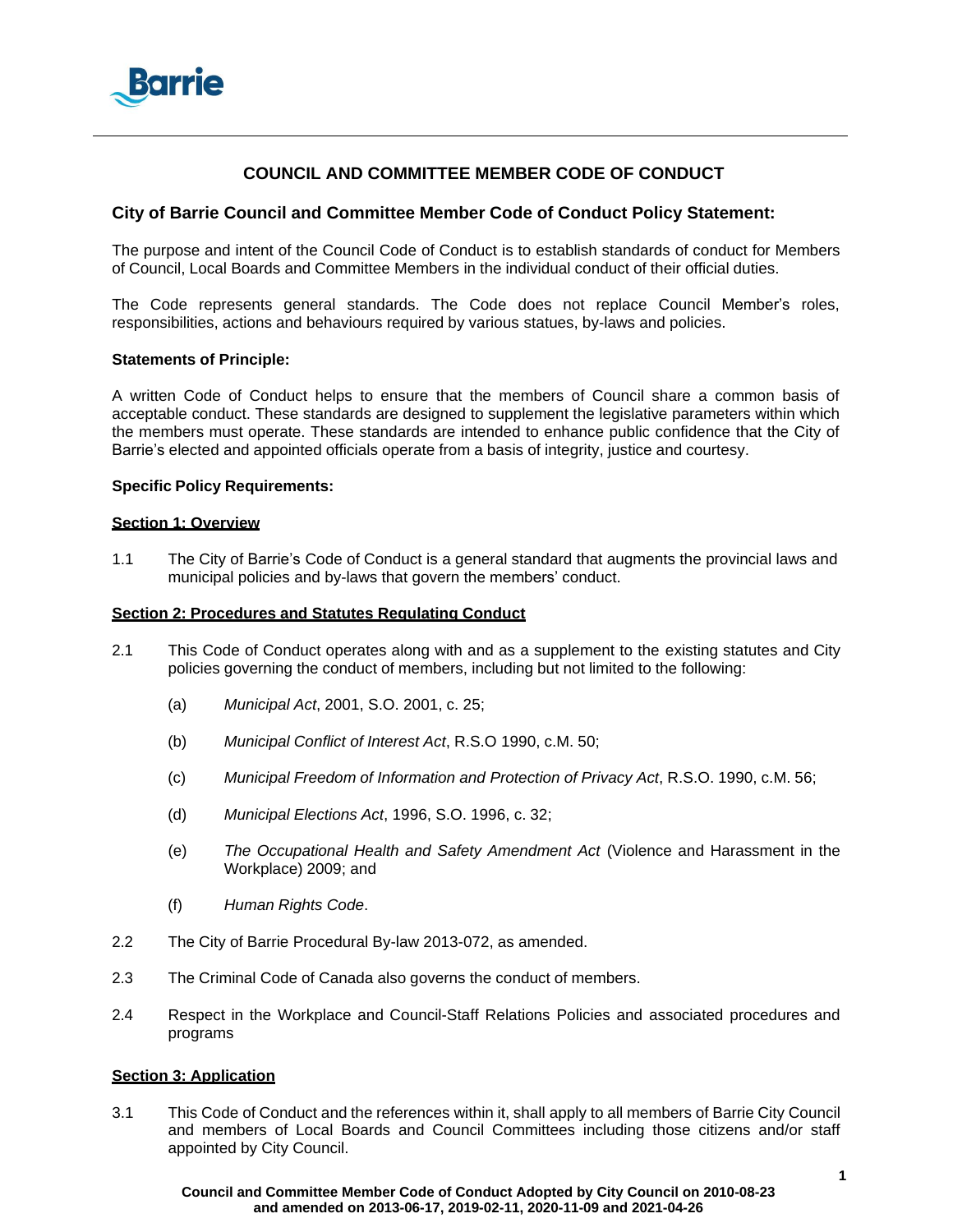

# **Section 4: Definitions**

- 4.1 For the purpose of this Code of Conduct,
	- (a) "child" means a child born within or outside a marriage and includes an adopted child and a person whom a parent has demonstrated a settled intention to treat as a child of his or her family or as defined under the current *Municipal Conflict of Interest Act* as amended from time to time.
	- (b) "City" means The Corporation of the City of Barrie.
	- (c) "City property" means items, services or resources which are the property of the City including but not limited to: materials, equipment, vehicles, facilities, technology, Citydeveloped computer programs of technological innovations, databases, intellectual property, City-owned images, logos, coat of arms, and supplies.
	- (d) "Clerk" means the City Clerk of The Corporation of the City of Barrie.
	- (e) "Code" means this Code of Conduct as it applies to members of Council, Local Boards and/or City Council Committees.
	- (f) "committee member" means citizens and/or staff appointed by City Council to Committees of Council.
	- (g) "complaint" means an alleged contravention of this Code
	- (h) "confidential information" includes information in the possession of the City that the City is either prohibited from disclosing, or is required to refuse to disclose, under the *Municipal Freedom of Information and Protection of Privacy A*ct (MFIPPA), or other legislation. Generally, MFIPPA restricts or prohibits disclosure of information received in confidence from third parties of a corporate, commercial, scientific or technical nature, information that is subject to solicitor-client privilege and information that is deemed to be personal information. Under MFIPPA, "personal information" means recorded information about an identifiable individual, including:
		- (i) Information relating to the race, national or ethnic origin, colour, religion, age, sex, sexual orientation or marital or family status of the individual;
		- (ii) Information relating to the education or the medical, psychiatric, psychological, criminal or employment history of the individual or information relating to financial transactions in which the individual has been involved;
		- (iii) Any identifying number, symbol or other particular assigned to the individual;
		- (iv) The address, telephone number, fingerprints or blood type of the individual;
		- (v) he personal opinions or views of the individual except if they relate to another individual;
		- (vi) Correspondence sent to an institution by the individual that is implicitly or explicitly of a private or confidential nature, and replies to that correspondence that would reveal the contents of the original correspondence;
		- (vii) The views or opinions of another individual about the individual; and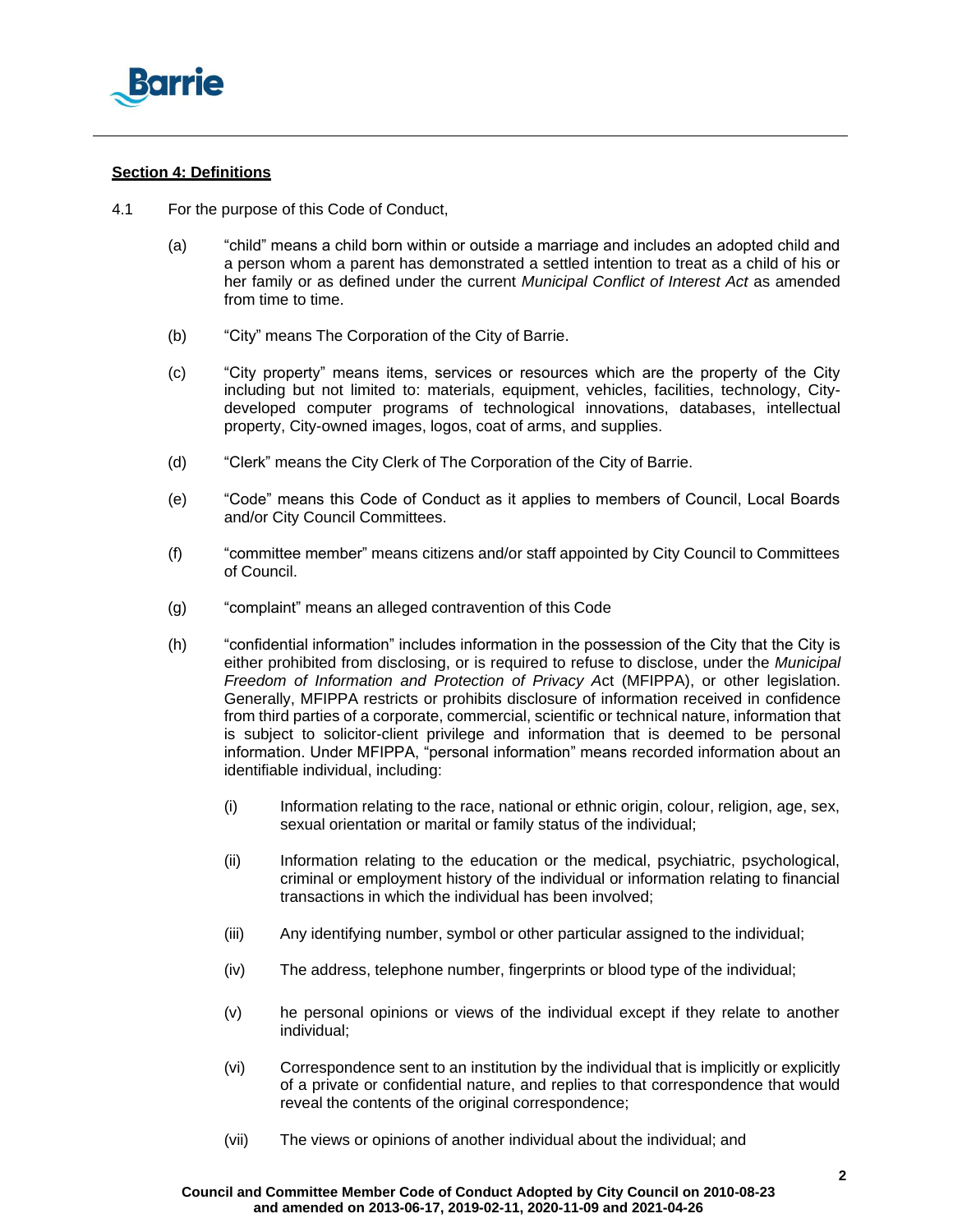

(viii) The individual's name if it appears with other personal information relating to the individual or where the disclosure of the name would reveal other personal information about the individual.

It also means any information that is of a personal nature to City employees or clients or information that is not available to the public and that, if disclosed, could result in loss or damage to the Corporation or could give the person to whom it is disclosed an advantage. Confidential information includes, but is not limited to the following information:

- (i) Disclosed or discussed at a Closed Session meeting of Council;
- (ii) That is circulated to Members of Council and marked "Confidential"; and
- (iii) That is given verbally in confidence in preparation of or following a meeting that is closed to the public and includes, but is not limited to the following types of information:
	- 1. Personal matters about an identifiable individual(s);
	- 2. Information about suppliers provided for evaluation which might be useful to other suppliers;
	- 3. Matters relating to legal affairs of the City; sources of complaints where the identity of the complainant is given in confidence; items under negotiations; and
	- 4. Matters identified as solicitor-client privileged.
- (i) "Corporation" means Corporation of the City of Barrie.
- (j) "Council" means the Council of the City of Barrie.
- (k) "Council Committee" means an Advisory, Reference, Standing or Special Committee of City Council, established in the Procedural By-law 90-01 as amended from time to time.
- (l) "*employee*" means a person employed by The Corporation of the City of Barrie or Local Board, including those employed on a personal services contract, and volunteers, but does not include Members.
- (m) "demonstrably acting in the public interest" means acting to advance a concern, issue, or complaint that involves an issue of importance to some or all citizens of Barrie, as opposed to a private interest, which is mainly of interest to the affected party(ies).
- (n) "elector" means a person who is entitled to vote in a municipal election held in the City of Barrie at the time of making a complaint.
- (o) "frivolous" means something that is not worthy of serious consideration, or that is of little or no importance, due to its lack of seriousness or sense.
- (p) "gifts and benefits" means any cash or monetary equivalent, fee, object of value, service, travel and accommodation, or entertainment.
- (q) "good faith" means in accordance with standards of honesty, trust and sincerity.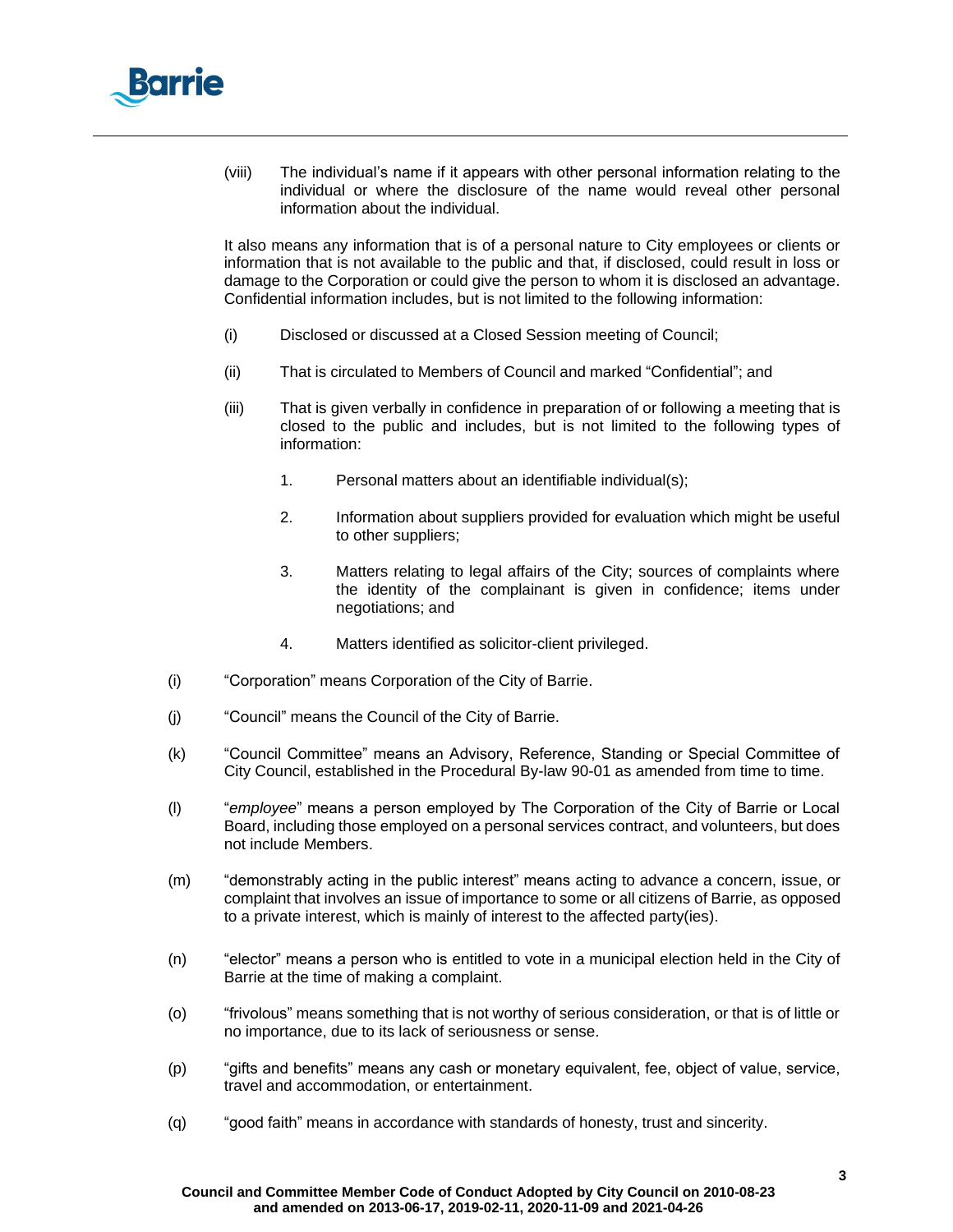

- (r) "harassment" means harassing behaviour and conduct as indicated by the City of Barrie Respect in the Workplace Policy and the Ontario *Human Rights Code*.
- (s) "hospitality" means instances where there is entertainment of or by outside parties for the furtherance of municipal business.
- (t) "in-law" means a relative by marriage.
- (u) "*Integrity Commissioner*" means the Integrity Commissioner appointed by Council pursuant to the *Municipal Act, 2001*.
- (v) "Local Board" means a local board as defined in section 223.1 of the *Municipal Act, 2001*.
- (w) "member" means a member of Council, a Local Board or Committee member.
- (x) "member of Council" means the Mayor or Ward Councillor of The Corporation of the City of Barrie.
- (y) "office" means the authority and duties attached to the position of being an elected member of Council.
- (z) "official duties" means the public duties of a Member and includes functions performed by Members necessary to demonstrate responsible and accountable government with respectto matters within the City or Local Board's jurisdiction, and which are done for the purposeof providing good government with respect to those matters.
- (aa) "parent" means a person who has demonstrated a settled intention to treat a child as a member of his or her family whether or not that person is the natural parent of the child or as defined under the current *Municipal Conflict of Interest Act* as amended from time to time.
- (bb) "pecuniary interests" are interests that have a direct or indirect financial impact or as defined under the current *Municipal Conflict of Interest Act* as amended from time to time they include:
	- (i) Any matter in which the member has a financial interest;
	- (ii) Any matter in which the member is a shareholder, director or senior officer of or holds a controlling interest in a corporation that does or does not offer its securities to the public, and such corporation has a financial interest;
	- (iii) Any matter in which the member is a partner of a person or is in the employment of a person that has a financial interest; and
	- (iv) Any matter in which a parent, spouse, same sex partner or any child of the member has a financial interest, if known to the member.
- (cc) "personal benefit" means forms of advantage other than financial such as seeking an appointment, promotion or transfer within the Corporation on behalf of a family member and includes the private interests of a Member.
- (dd) "private interest" means all of the activities of a Member not included in the term defined as "Official Duties".

#### **Council and Committee Member Code of Conduct Adopted by City Council on 2010-08-23 and amended on 2013-06-17, 2019-02-11, 2020-11-09 and 2021-04-26**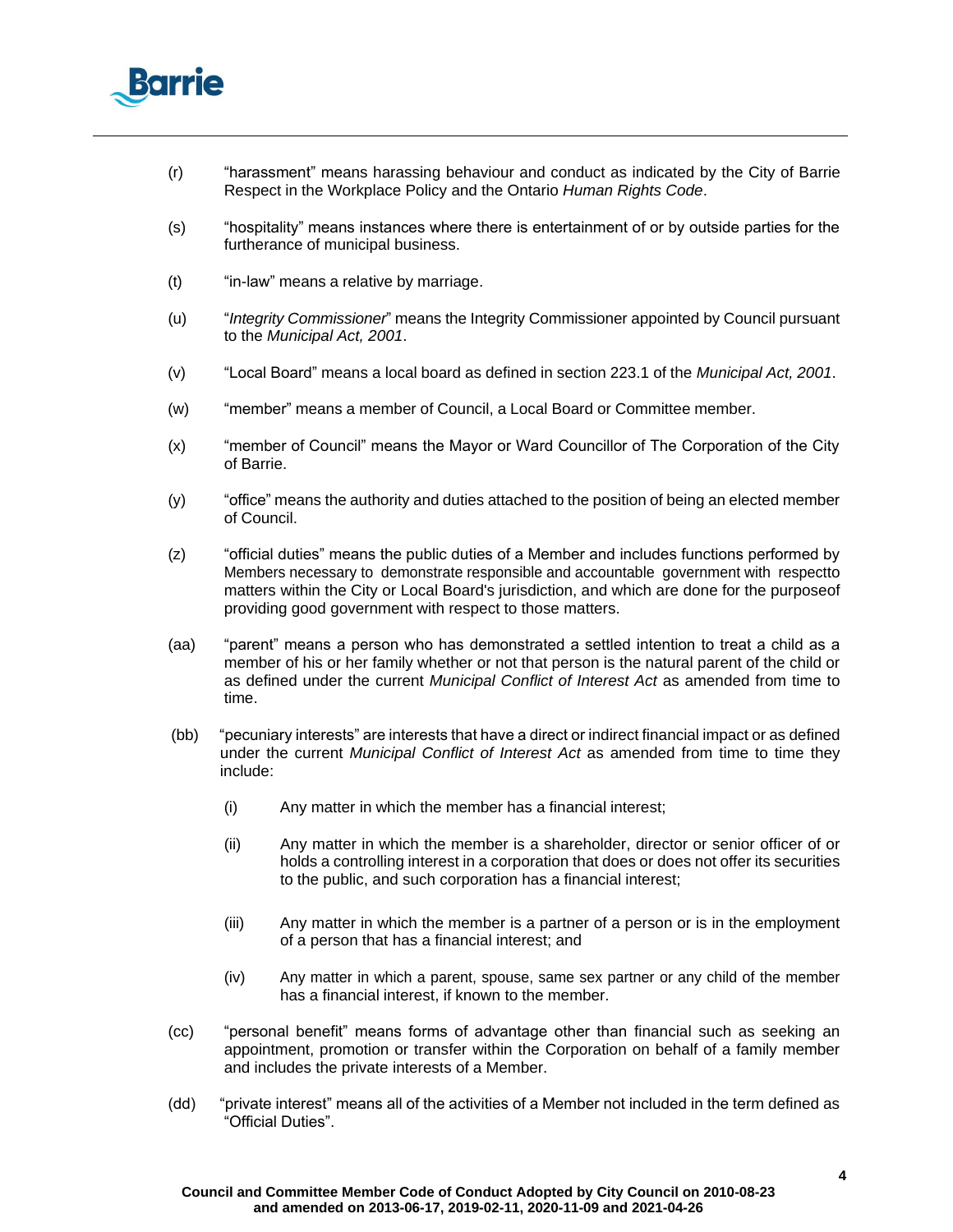

- (ee) "sibling" means one of two or more children having one or both parents in common; a brother or sister.
- (ff) "spouse" means a person to whom the person is married or with whom the person is living in a conjugal relationship outside marriage or as defined in the current *Municipal Conflict of Interest Act* as defined from time to time.
- (gg) "vexatious" means without reasonable or probable cause or excuse.

### **Section 5: General Standards Of Conduct**

- 5.1 Members are responsible for making honest statements. No member shall make a statement when they know that statement is false. No member shall make a statement with the intent to mislead Council or members of the public.
- 5.2 Members shall at all times serve and be seen to serve their constituents in a conscientious and diligent manner.
- 5.3 Members will conduct their dealings with each other in ways that maintain public confidence in the office to which they have been elected, are open and honest, focus on issues rather than personalities, avoid aggressive, offensive or abusive conduct.
- 5.4 Members should be committed to performing their functions with integrity, accountability and transparency.
- 5.5 Members shall perform official duties and arrange their public affairs in a temperate and abstemious manner that promotes public confidence and respect and will bear close public scrutiny.
- 5.6 It shall be the duty of all Members to abide by all applicable legislation, policies and procedures pertaining to their position as a Member.
- 5.7 Members shall not engage in any activity, financial or otherwise, which is incompatible or inconsistent with the ethical discharge of Official Duties to the City or Local Board
- 5.8 Every Member in exercising his or her powers and in discharging his or her Official Duties shall, in accordance with the *Municipal Act, 2001*, and *Municipal Conflict of Interest Act*:
	- (a) Seek to advance the common good of the City of Barrie;
	- (b) Truly, faithfully and impartially exercise his or her office to the best of his or her knowledge and ability;
	- (c) Exercise care, diligence and skill that a reasonably prudent person would exercise in comparable circumstances;
	- (d) Exercise his or her powers only for the purpose for which they were intended; and
	- (e) Competently exercise his or her office by educating themselves either formally or informally, in matters pertaining to their official duties.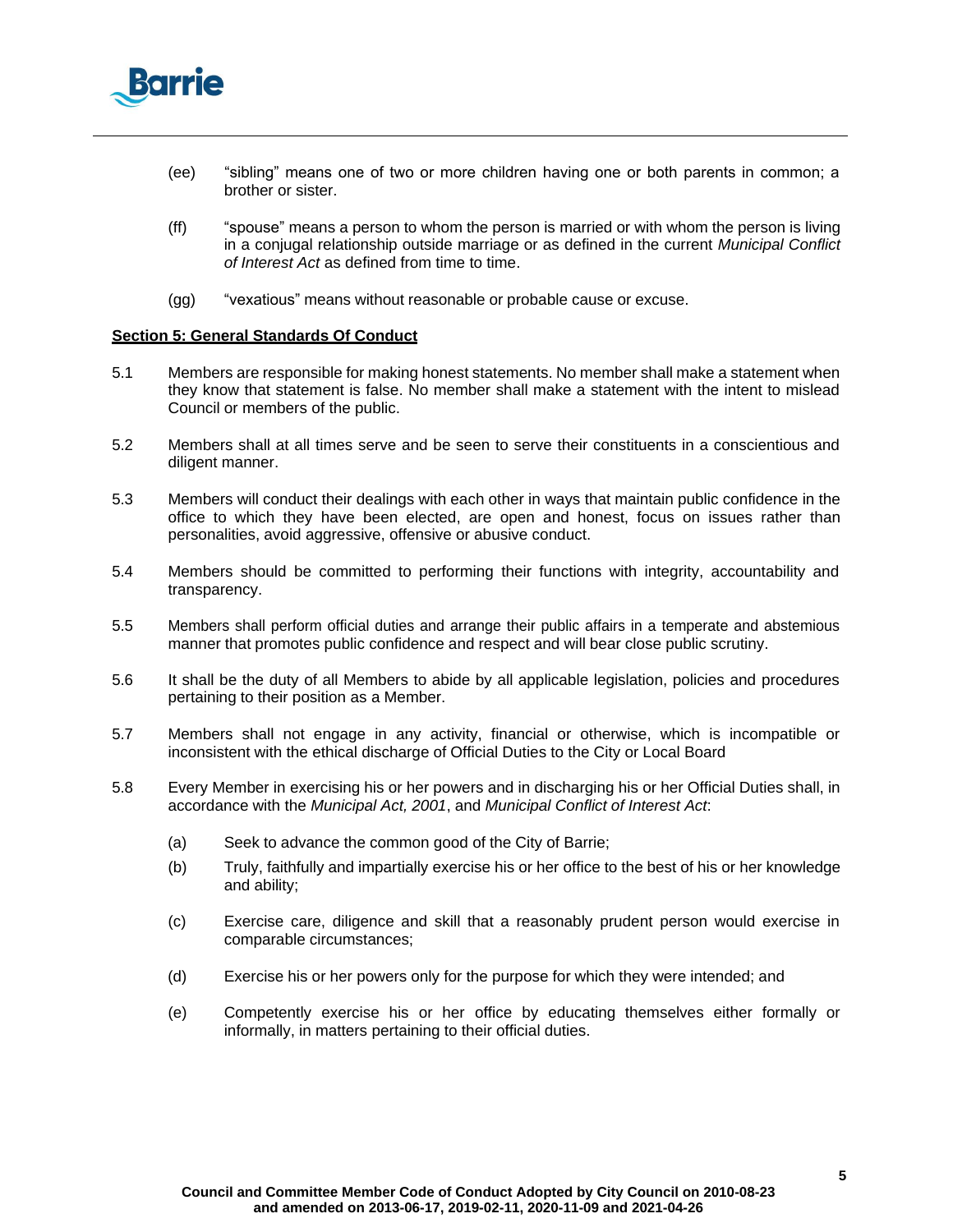

# Responsibilities of Council, the Mayor and Councillors

- 5.9 Council as a whole has the authority to approve budget, policy or processes, including the structures and procedures for committees. Authority to act on behalf of Council, including through a committee, can only be delegated by Council or through law.
- 5.10 Council is responsible for and dedicated to providing good and effective government for the public in an open, accountable and transparent manner.
- 5.11 A fiduciary relationship exists between the Council and inhabitants of the municipality.
- 5.12 Members of Council:
	- (a) May not impugn or malign a debate or decision or otherwise erode the authority of Council;
	- (b) When appointed to committees and other bodies as part of their duties must make every effort to participate diligently in these bodies with good faith and care;
	- (c) Must uphold the law and conduct themselves with the highest degree of ethical behaviour and integrity;
	- (d) Must avoid conflict of interest;
	- (e) Must seek to advance the public interest with honesty and treat members of the public with dignity, understanding and respect;
	- (f) May not make statements known to be false or make a statement with the intent to mislead Council or the public;
	- (g) Are responsible in this Code for the actions of their staff, volunteers, agents or other representatives working on their behalf.

# Committees, Local Boards and Members of Committees/Local Boards.

- 5.13 Members of the public appointed to committees or Local Boards are appointed at the pleasure of Council. They do not hold office nor do they represent a constituency within the community nor do they represent Council, or the committee or the Local Board unless mandated to do so. Members of the public appointed to committees and Local Boards must respect both the word and spirit of this Code as it applies to them and also as it applies to Members of Council.
- 5.14 Committees and Local Boards operate only within meetings for which proper notice has been given pursuant to a set agenda unless otherwise mandated by Council.
- 5.15 No Committee member/Local Board member may act beyond the mandate of the committee/local board granted by Council. They must not undertake site visits, direct discussions with residents, informal meetings or communications including emails except:
	- (a) As granted the right to do so by Council;
	- (b) Pursuant to the duties of a Member of Council; or
	- (c) Otherwise if required by law.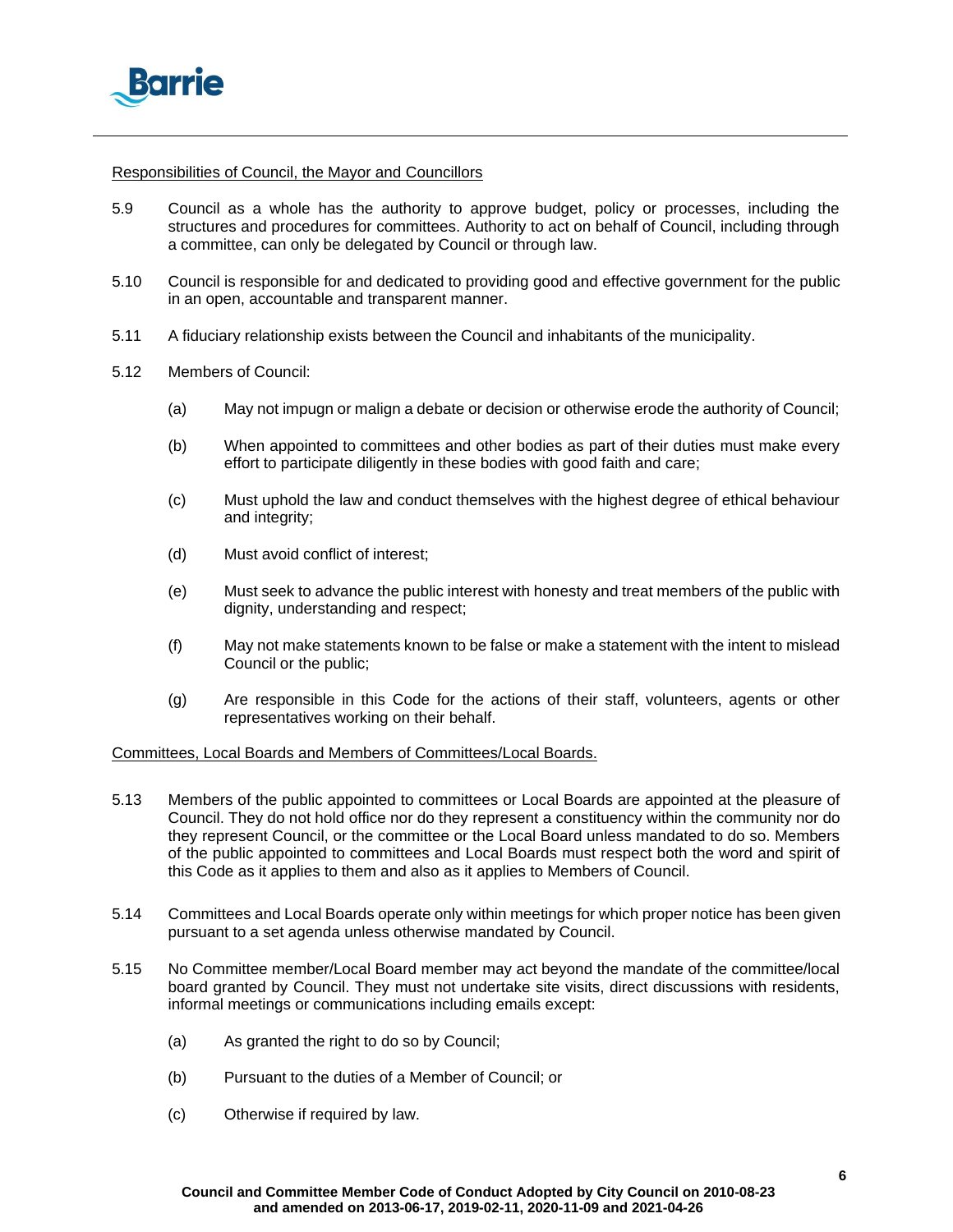

### **Section 6: Respect For Decision Making Process**

- 6.1 Members shall accurately and adequately communicate the decisions of Council and Local Boards such that respect for the decision and decision-making process is fostered.
- 6.2 Members shall not attempt directly or indirectly, to influence the decision-making process, as it relates to the award of contracts or settlement of claims. This includes but is not limited to direct or indirect personal contact or interaction with the parties administering or directly involved in such processes.

### **Section 7: Avoidance Of Waste**

7.1 Members shall avoid waste, abuse and extravagance in the provision or use of public resources or any other City Property.

# **Section 8: Gifts And Benefits**

- 8.1 No member shall accept a fee, advance, gift or personal benefit that is connected directly or indirectly with the performance of his or her duties of office, unless permitted by the exceptions listed below.
- 8.2 For these purposes, a fee or advance, gift or benefit provided with the member's knowledge to a a member's spouse, child, parent, brother, sister, father-in-law, mother-in-law, sister-in-law and brother-in-law or to a member's staff that is connected directly or indirectly to the performance of the member's duties is deemed to be a gift to that member.
- <span id="page-6-3"></span><span id="page-6-2"></span><span id="page-6-1"></span><span id="page-6-0"></span>8.3 The following are recognized as exceptions:
	- (a) Compensation or benefit authorized by Council;
	- (b) Such gifts or benefits that normally accompany the responsibilities of office and are received as an incident of protocol or social obligation;
	- (c) A political contribution otherwise reported by law;
	- (d) Services provided without compensation by persons volunteering their time;
	- (e) A suitable memento of a function honouring the member;
	- (f) Food, lodging, transportation and entertainment provided by provincial, regional and local governments or political subdivisions of them, by the federal government or by a foreign government within a foreign country;
	- (g) Food and beverages consumed at banquets, receptions or similar events, if:
		- (i) Attendance serves a legitimate business purpose;
		- (ii) The Person extending the invitation or a representation of the organization is in attendance; and
		- (iii) The value is reasonable and the invitations infrequent.
	- (h) Communication to the offices of a member, including unpaid subscriptions to newspapers and periodicals.

#### <span id="page-6-5"></span><span id="page-6-4"></span>**Council and Committee Member Code of Conduct Adopted by City Council on 2010-08-23 and amended on 2013-06-17, 2019-02-11, 2020-11-09 and 2021-04-26**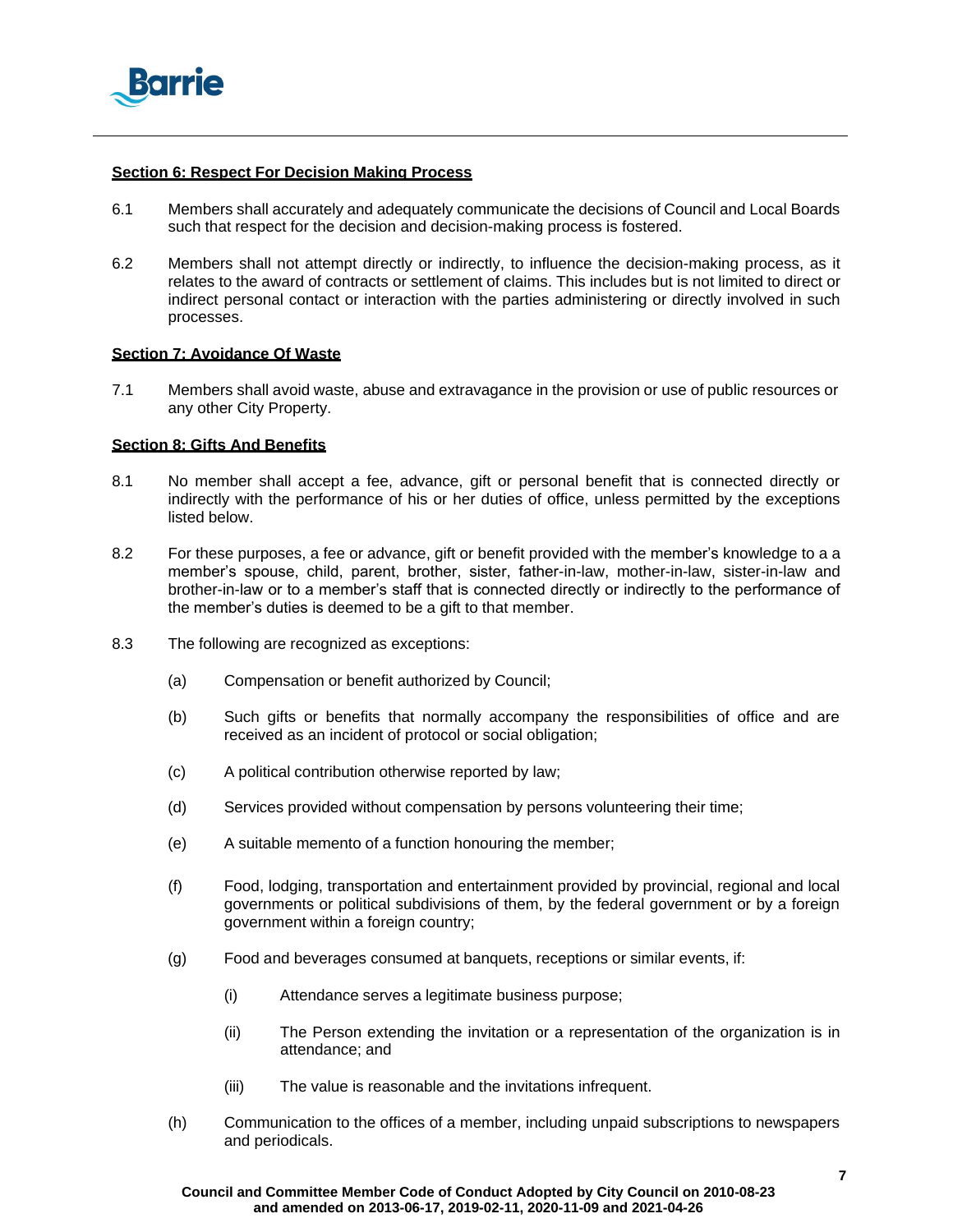

8.4 Except in the case of category [\(a\)](#page-6-0) or [\(f\),](#page-6-1) a member may not accept a gift or benefit worth in excess of \$250 or gifts and benefits from one source during a calendar year worth in excess of \$250.

#### **Section 9: Disclosure Statement**

- 9.1 In the case of categories [8.3\(b\),](#page-6-2) [\(e,\)](#page-6-3) [\(f\),](#page-6-1) [\(g\) a](#page-6-4)nd [\(h\), i](#page-6-5)f the value of the gift or benefit exceeds \$150, or if the total value received from any one source during the course of a calendar year exceeds \$150, the member shall within 30 days of receipt of the gift or reaching the annual limit, file a disclosure statement with the Integrity Commissioner. The disclosure statement must indicate:
	- (a) The nature of the gift or benefit;
	- (b) Its source and date of receipt;
	- (c) The circumstances under which it was given or received;
	- (d) Its estimated value;
	- (e) What the recipient intends to do with any gift; and
	- (f) Whether any gift will at any point be left with the City.
- 9.2 A disclosure statement must be filed even if the gift or benefit is immediately returned. Any disclosure statement will be a matter of public record.
- 9.3 On receiving a disclosure statement, the Integrity Commissioner shall examine it to ascertain whether the receipt of the gift or benefit might, in the Integrity Commissioner's opinion, create a conflict between a private interest and the public duty of the member. In the event that the Integrity Commissioner makes the preliminary determination that the receipt of the gift may create a conflict, he or she shall call upon the member of Council to justify the receipt of the gift or benefit.
- 9.4 Should the Integrity Commissioner determine that receipt was inappropriate, he or she may direct the member to return the gift, reimburse the donor for the value of any gift or benefit already consumed, "request" or forfeit the gift or remit the value of any gift or benefit already consumed to the City.

#### **Section 10: Confidential Information**

- 10.1 No member shall disclose or release by any means to any member of the public, or in any way divulge any confidential information, including personal information or any aspect of deliberations acquired by virtue of their office, in either oral or written form, except when required by law or authorized by Council resolution to do so.
- 10.2 Members shall not release information subject to solicitor-client privilege, unless expressly authorized by Council, Local Board resolution (if so empowered), or required by law to do so.
- 10.3 Nor shall members use confidential information including information that they have knowledge of by virtue of their position that is not in the public domain, including e-mails and correspondence from other members, or third parties, for personal or private gain, or for the gain of relatives or any person or corporation or cause detriment to the City, Council, Local Board, or others. As one example, no member should directly or indirectly benefit, or aid others to benefit, from knowledge respecting bidding on the sale of City property or assets.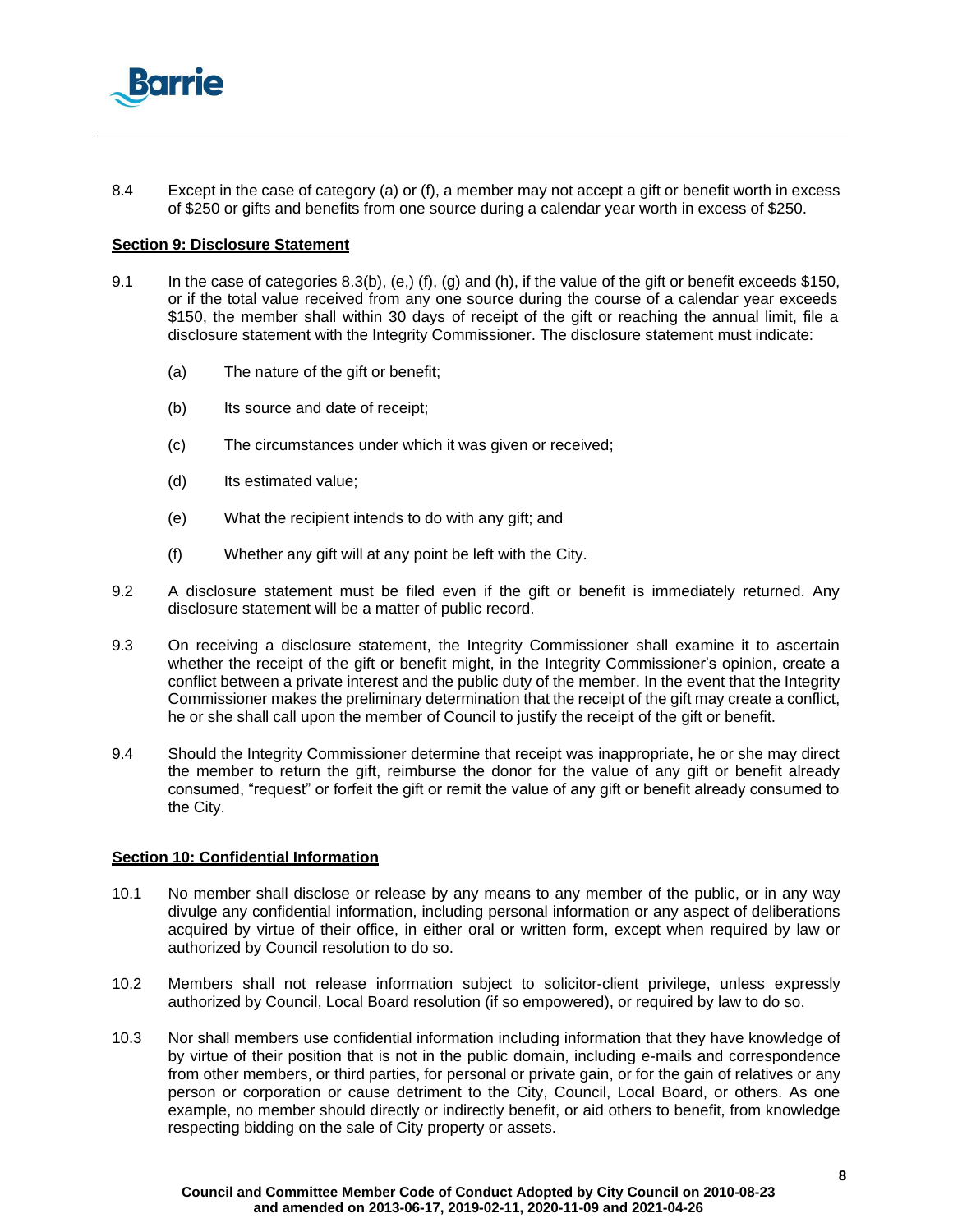

- 10.4 Confidential information includes information in the possession of the City that the City is either prohibited from disclosing, or is required to refuse to disclose, under the *Municipal Freedom of Information and Protection of Privacy Act* (MFIPPA), or other legislation. Generally, MFIPPA restricts or prohibits disclosure of information received in confidence from third parties of a corporate, commercial, scientific or technical nature, information that is personal, and information that is subject to solicitor-client privilege. Members shall not disclose, use or release information in contravention of applicable privacy law.
- 10.5 The *Municipal Act, 2001*, permits information that concerns personal matters about an identifiable individual; labour relations or employee negotiations; litigation; property acquisitions/dispositions; the security of the property of the City or a local board; advice subject to solicitor-client privilege; information explicitly supplied in confidence to the municipality by Canada, a province or territory or a Crown agency; trade secrets or scientific, technical, commercial, financial or labour relations information supplied in confidence to the municipality or belonging to the municipality/local board; positions, plans or instructions to be applied to any negotiations carried on by the municipality/local board, and matters authorized in other legislation, to remain confidential. For the purposes of the Code of Conduct, "confidential information" also includes this type of information.
- 10.6 Under the City of Barrie Procedural By-law as amended from time to time a matter that has been discussed at an in-camera meeting remains confidential*.* Members have a duty to hold information received at closed meetings in strict confidence for as long and as broadly as the confidence applies. Members shall not either directly or indirectly, release, make public or in any way divulge the content of any such matter, or the substance of deliberations, of the in-camera meeting including memorandums and staff reports that are distributed for consideration during the incamera meeting to anyone, unless specifically authorized by City Council resolution or required by law.
- 10.7 Examples of the types of information that a member of Council must keep confidential include but are not limited to the following:
	- (a) Items under litigation, negotiation, or personnel matters;
	- (b) Information that infringes on the rights of others (e.g., sources of complaints);
	- (c) Price schedules in contract tender or Request For Proposal submissions if so specified;
	- (d) Information deemed to be "personal information" under the *Municipal Conflict of Interest Act*; and
	- (e) Statistical data required by law not to be released (e.g. certain census or assessment data).
- 10.8 Members of Council shall not access or attempt to gain access to confidential information in the custody of the City unless it is necessary for the performance of their duties and not prohibited by Council policy.
- 10.9 Members are only entitled to information in the possession of the City that is relevant to matters before the Council or a committee. Otherwise, they enjoy the same level of access rights to information as any other member of the community and must follow the same processes as any private citizen. As one example, no member should have access to documents or receive any information related to a particular procurement process while the process is ongoing.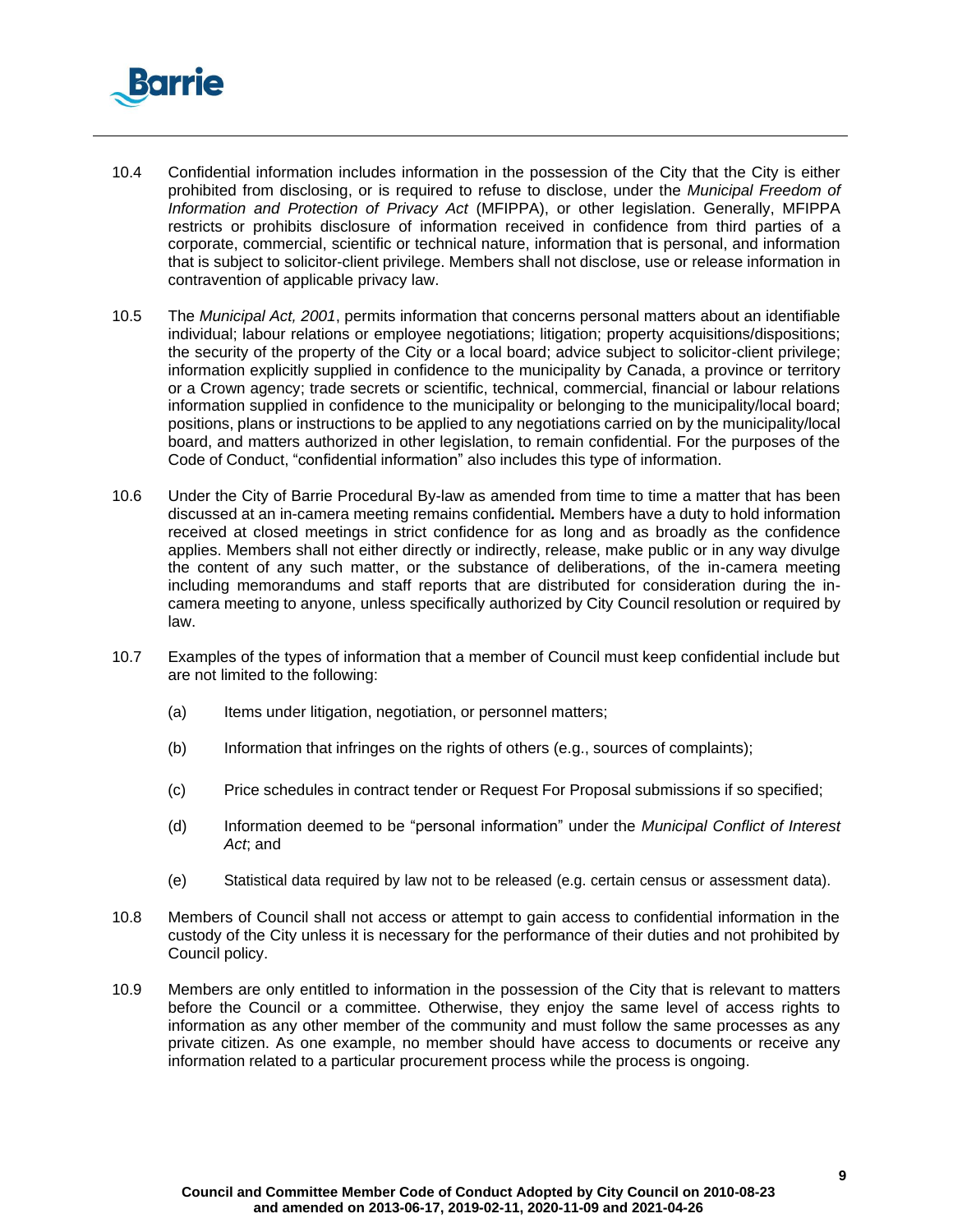

# **Section 11: Use Of City Property, Services And Other Resources**

- 11.1 No member of Council shall use, or permit the use of City Property, including land, facilities, equipment, supplies, services, staff or other resources (for example, City-owned materials, computers, networks, websites, Corporate transportation) for activities other than the business of the Corporation. Nor should any member obtain personal benefit or financial gain from the use or sale of City Property, including City-developed intellectual property (for example, inventions, creative writings, computer programs and drawings), technical innovations, City owned images, logos, coat of arms, or other items capable of being patented, since all such property remains exclusively that of the City.
- 11.2 Members shall conduct themselves in accordance with the provisions of the City of Barrie Technology Use Policy. The City of Barrie licenses the use of computer software from a variety of vendors. The City of Barrie does not own the software or its documentation. Software is normally copyrighted, and no individual may copy or distribute the software unless expressly permitted to do so under the applicable licence. This policy applies to the use of blackberries, personal computers, fax machines, printers, etc.
- 11.3 Members shall conduct themselves in accordance with the City of Barrie's Use of Corporate Resources for Election Purposes Policy.

# **Section 12: Election Campaign Work**

- 12.1 Members are required to follow the provisions of the *Municipal Elections Act, 1996* and Council's Policy with respect to the Use of Corporate Resources for Election Purposes.
- 12.2 No member shall use the facilities, equipment, supplies, services or other resources of the City (including Councillor newsletters and Councillor websites linked through the City's website) for any election campaign or campaign-related activities. No member shall undertake campaign-related activities on City property. No member shall use the services of persons during hours in which those persons receive any compensation from the City.

# **Section 13: Municipal Conflict Of Interest Act**

13.1 Members shall conduct themselves in accordance with the *Municipal Conflict of Interest Act* as amended from time to time.

# **Section 14: Improper Use Of Influence**

- 14.1 No Member shall use the influence of her or his office for any purpose other than for the exercise of her or his official duties.
- 14.2 Examples of prohibited conduct are the use of one's status as a member to improperly influence the decision of another person to the private advantage of oneself, or one's parents, children or spouse, staff members, friends, or associates (business or otherwise). This would include attempts to secure preferential treatment beyond activities in which members normally engage on behalf of their constituents as part of their official duties. Also prohibited is the holding out of the prospect or promise of future advantage through a member's supposed influence within Council in return for present actions or inaction.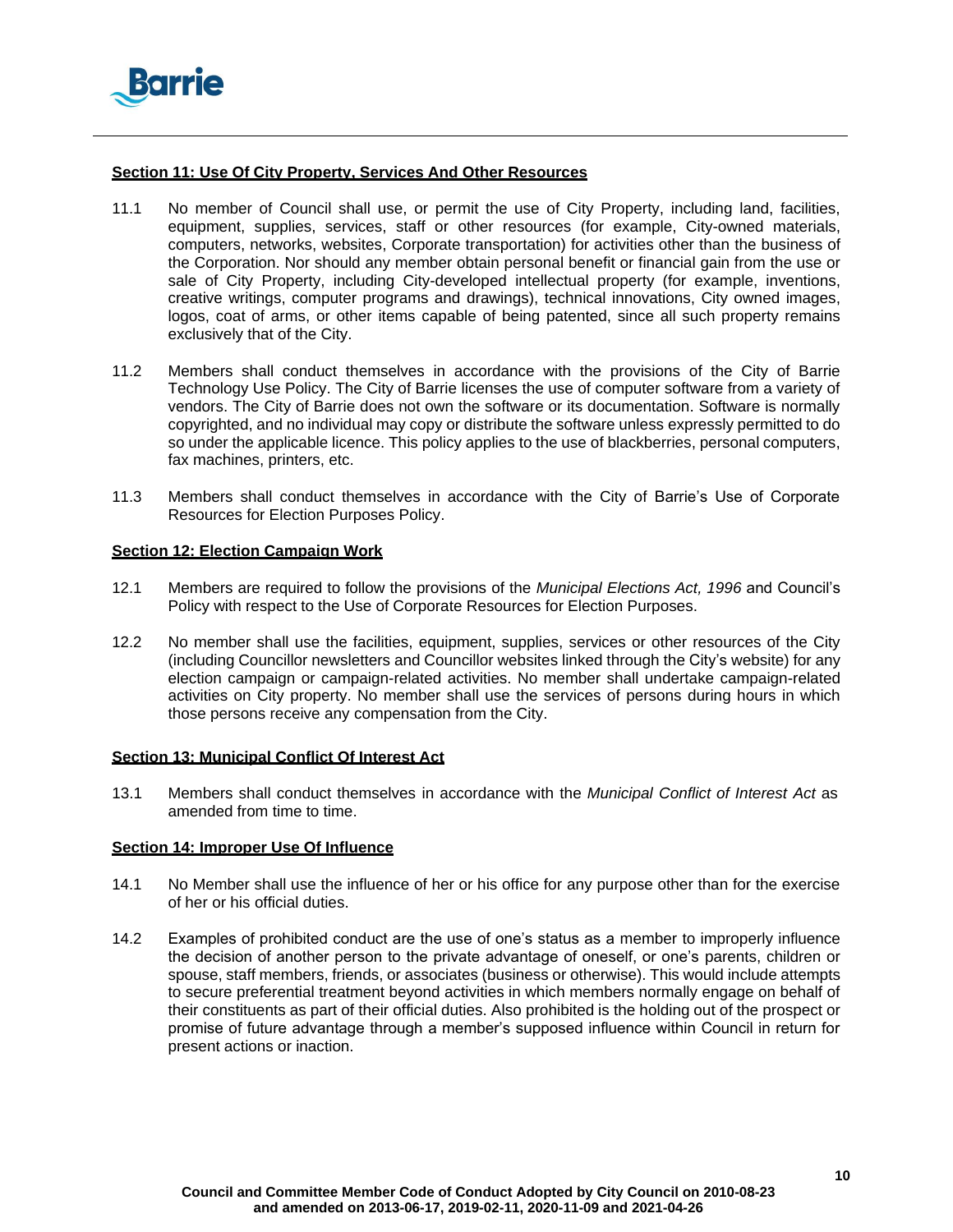

- 14.3 For the purposes of this provision "private advantage" does not include a matter:
	- (a) That is of general application;
	- (b) That affects a member of Council, his or her parents, children or spouse, staff members, friends, or associates, business or otherwise as one of a broad class of persons; or
	- (c) That concerns the remuneration or benefits of a member of Council as authorized by Council.

#### **Section 15: Business Relations**

- 15.1 No member shall act as a paid agent before Council, its committees, or an agency, board or commission of the City except in compliance with the terms of the *Municipal Conflict of Interest Act* as amended from time to time.
- 15.2 A member shall not refer a third party to a person, partnership, or corporation in exchange for payment or other personal benefit.

### **Section 16: Expenses**

16.1 Members shall comply with the provisions of the Council Reimbursement of Expenses Policy as amended from time to time.

## **Section 17: Conduct Respecting Current And Prospective Employment**

17.1 No member shall allow the prospect of his or her future employment by a person or entity to detrimentally affect the performance of his or her duties to the City*.*

#### **Section 18: Conduct At Meetings Of Council**

18.1 Members shall conduct themselves with decorum at Council and Committee meetings in accordance with the provisions of the City of Barrie's Procedural By-law 90-01 as amended from time to time.

#### **Section 19: Conduct Respecting Staff**

- 19.1 Mutual respect and cooperation are required to achieve the Council's corporate goals and implement the Council's strategic priorities through the work of staff.
- 19.2 Employees have an obligation to recognize that members of Council have been duly elected to serve the residents of Barrie and respect the role of Council in directing the actions of the City.
- 19.3 Employees serve Council and work for the municipal corporation under the direction of the Chief Administrative Officer. Council directs staff through its decisions as recorded in the minutes and resolutions of Council. Members have no individual capacity to direct members of staff to carry out particular functions.
- 19.4 Inquiries of staff from Members should be directed to the Chief Administrative Officer or the appropriate senior staff as directed by the Chief Administrative Officer.
- 19.5 Only Council as a whole and no single member including the Mayor has the authority to direct staff, approve budget, policy, committee processes and other such matters, unless specifically authorized by Council.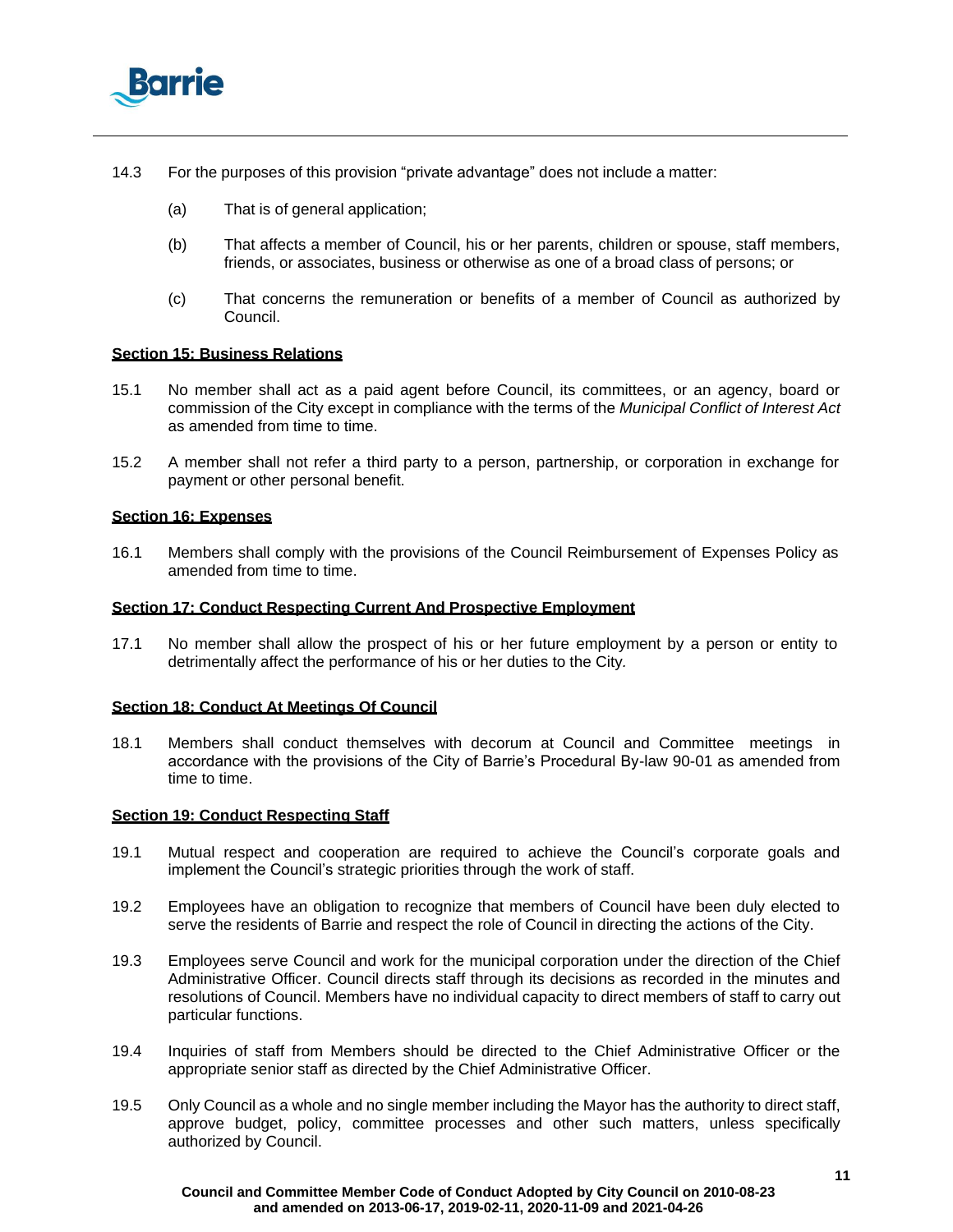

- 19.6 Members shall be respectful of the role of staff to advise based on political neutrality and objectivity and without undue influence from any individual member or faction of the Council. Accordingly, no member shall maliciously or falsely injure the professional or ethical reputation, or the prospects or practice of staff, and all members shall show respect for the professional capacities of the staff of the City.
- 19.7 Employees have a duty and obligation to act impartially, and in accordance with prescribed regulations or standards of conduct. Similarly, Employees with professional qualifications have an additional duty and obligation to act in accordance with standards of conduct prescribed for their profession. Members shall refrain from any conduct which may deter, interfere or unduly influence Employees in the performance of such duties and obligations.
- 19.8 Certain Employees are employed within the administration of justice. Members shall refrain from making requests or statements or taking actions which may be construed as an attempt to influence the independent administration of justice.
- 19.9 No member shall compel staff to engage in partisan political activities or be subjected to threats or discrimination for refusing to engage in such activities. Nor shall any member use, or attempt to use, their authority or influence for the purpose of intimidating, threatening, coercing, commanding, or influencing any staff member with the intent of interfering with that person's duties, including the duty to disclose improper activity.
- 19.10 In practical terms, there are distinct and specialized roles carried out by Council as a whole and by Councillors when performing their other roles. The key requirements of these roles are captured in the Code of Conduct and include dealing with constituents and the general public, participating as Committee members, participating as Chairs of Committees, and participating as Council representatives on agencies, boards, commissions and other bodies. Similarly, there are distinct and specialized roles expected of City staff in both the carrying out of their responsibilities and in dealing with the Council.

#### **Section 20: Discreditable Conduct (Interpersonal Behaviours)**

- 20.1 All members of Council have a duty to treat members of the public, one another and staff appropriately and without abuse, bullying or intimidation. All members of Council shall ensure that their work environment is free from discrimination and of personal and sexual harassment.
- 20.2 The Ontario *Human Rights Code* and the *Occupational Health and Safety Act* apply, as do the City of Barrie's Respect in the Workplace Policy, Code of Conduct for Employees and associated procedures and programs addressing a Harassment-free and Discrimination-free Workplace adopted by Council.
- 20.3 Members shall abide by the provisions of the Human Rights Code, as amended, and, in doing so, shall treat every person, including other Members, employees, individuals providing services on a contract for service, students on placements, and the public, with dignity, understanding and respect.
- 20.4 In accordance with the Human Rights Code, as amended, Members shall not discriminate against anyone on the basis of their race, ancestry, place of origin, colour, ethnic origin, citizenship, creed, sex, sexual orientation, age, record of offences, marital status, family status, or disability.
- 20.5 In accordance with the Human Rights Code and the *Occupational Health and Safety Act*, as amended, harassment means engaging in a course of vexatious comment or conduct that is known or ought reasonably to be known to be unwelcome.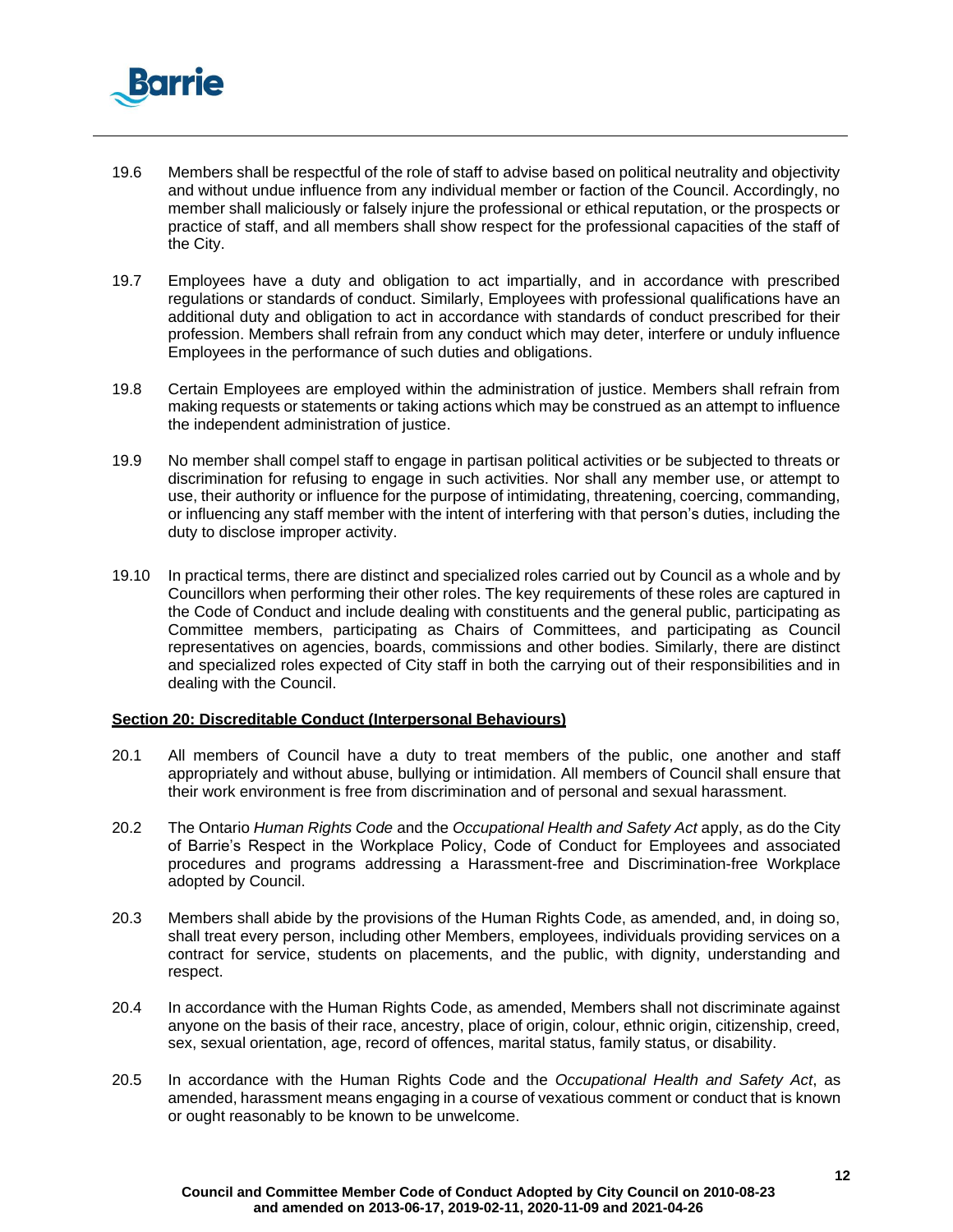

- 20.6 Without limiting the generality of the foregoing, Members shall not:
	- (a) Make inappropriate comments or gestures to or about an individual where such conduct is known or ought reasonably to be known to be offensive to the person(s) to whom they are directed or are about;
	- (b) Display materials or transmit communications that are inappropriate, offensive, insulting or derogatory;
	- (c) Make threats or engage in any abusive activity or course of conduct towards others;
	- (d) Vandalize the personal property of others;
	- (e) Commit assault of any kind, including making unwanted physical contact, including touching, patting, or pinching; or
	- (f) Refuse to converse or interact with anyone based on any ground listed in the Human Rights Code, as amended.
- 20.7 Harassment or discrimination which occurs in the course of, or is related to, the performance of Official Duties by Members is subject to this Code. If an Employee, a member of the public or any individual brings forward a harassment or discrimination complaint against a Member, the complaint will be referred to the Integrity Commissioner and the complaint procedure under this Code will apply. Upon receipt of a complaint that relates to harassment or discrimination, if the Integrity Commissioner determines that a formal investigation is required, the Integrity Commissioner may forward the information subject of the complaint to Human Resources who will engage the services of a qualified third-party investigator to conduct the HR investigation. Upon receipt of the findings of the independent investigator, the Integrity Commissioner shall utilize the investigator's findings to make a determination under the application of the Code and decide whether to conduct a further investigation on the ethical conduct of the Member subject of the complaint. Depending upon the circumstances, the Integrity Commissioner may recommend that appropriate interim measures be implemented while the investigation is in progress. Such interim measures may include physically and/or operationally separating the complainant and the respondent until the investigation has been completed.

# **Section 21: Failure To Adhere To Council Policies And Procedures**

- 21.1 A number of the provisions of this Code of Conduct incorporate policies and procedures adopted by Council. More generally, Members are required to observe the terms of all policies and procedures established by City Council.
- 21.2 This provision does not prevent a Member from requesting that Council grant an exemption from a policy.

# **Section 22: Reprisals And Obstruction**

- 22.1 Members of Council shall respect the integrity of the Code of Conduct*.* Any reprisal or threat of reprisal against a complainant or anyone for providing relevant information to the Integrity Commissioner is therefore prohibited. It is also a violation of the Code of Conduct to obstruct the Integrity Commissioner in the carrying out of his or her responsibilities, as, for example, providing inaccurate or misleading information to the Integrity Commissioner, refusing to answer inquiries or by the destruction of (records) documents or the erasing of electronic communications.
- 22.2 A refusal to comply with a decision of Council in respect of a recommendation of the Integrity Commissioner is a violation of the Code of Conduct.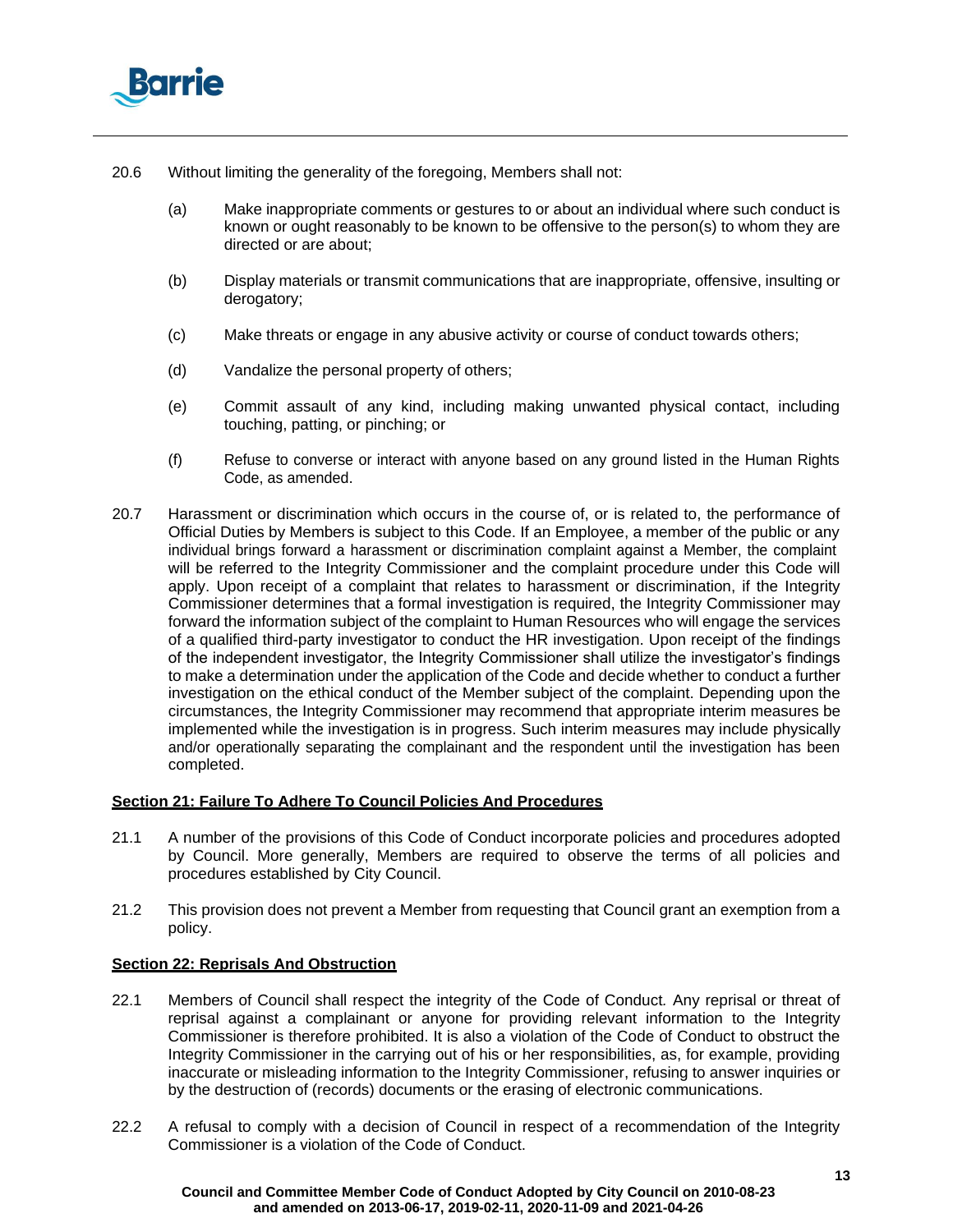

### **Section 23: Acting On Advice Of The Integrity Commissioner**

23.1 Any written advice given by the Integrity Commissioner to a member binds the Integrity Commissioner in any subsequent consideration of the conduct of the member in the same matter as long as all the relevant facts known to the member were disclosed to the Integrity Commissioner, and the information or facts have not changed in the interim.

### **Section 24: Compliance With The Code Of Conduct**

- 24.1 Members of Council are accountable to the public through the four-year election process. Between elections they may, for example, become disqualified and lose their seat if convicted of an offence under the *Criminal Code of Canada* or for failing to declare a conflict of personal interest under the *Municipal Conflict of Interest Act*.
- 24.2 In addition to any other consequence imposed by law, Members found to have breached this Code may be subject to discipline, including return of a gift or benefit, removal from a Local Board or committee, loss of Chairmanship, removal from a Local Board or committee, censure, a reprimand or, where applicable, suspension of remuneration paid for his or her services as a Member, for a period of up to ninety (90) days.
- 24.3 The Council shall appoint an Integrity Commissioner to investigate alleged breaches of this Code.
- 24.4 Any individual, including members of the public, City employees, and members of Council, who has reasonable grounds to believe that a Member has breached a provision of the Code, may proceed with a complaint.
- 24.5 An organization, Employee, Member or member of the public having reasonable grounds to believe that a Member has breached this Code, may proceed with a complaint. Complaints must be submitted no more than one year after the alleged violation occurring. No action will be taken on a complaint received beyond these deadlines.
- 24.6 A complainant does not have to pursue the informal complaint process set out in section 25.1 prior to proceeding with the formal complaint process set out in section 25.2.

#### **Section 25: Procedure – Complaints**

#### Informal Complaints

- <span id="page-13-0"></span>25.1 Any individual who has identified or witnessed behaviour or activity by a member that appears to be in contravention of the Code may address their concerns in the following manner:
	- (a) Advise the member that their behaviour or activity contravenes the Code;
	- (b) Encourage the member to stop the prohibited behaviour or activity;
	- (c) If applicable, confirm to the member your satisfaction or dissatisfaction with his or her response to the concern identified;
	- (d) Keep a written record of the incidents including dates, times, locations, other persons present, and any other relevant information, including steps taken to resolve the matter.
	- (e) If not satisfied with the response received through the informal process, an individual may proceed with a formal complaint through the Integrity Commissioner as outlined in section [25.2.](#page-14-0)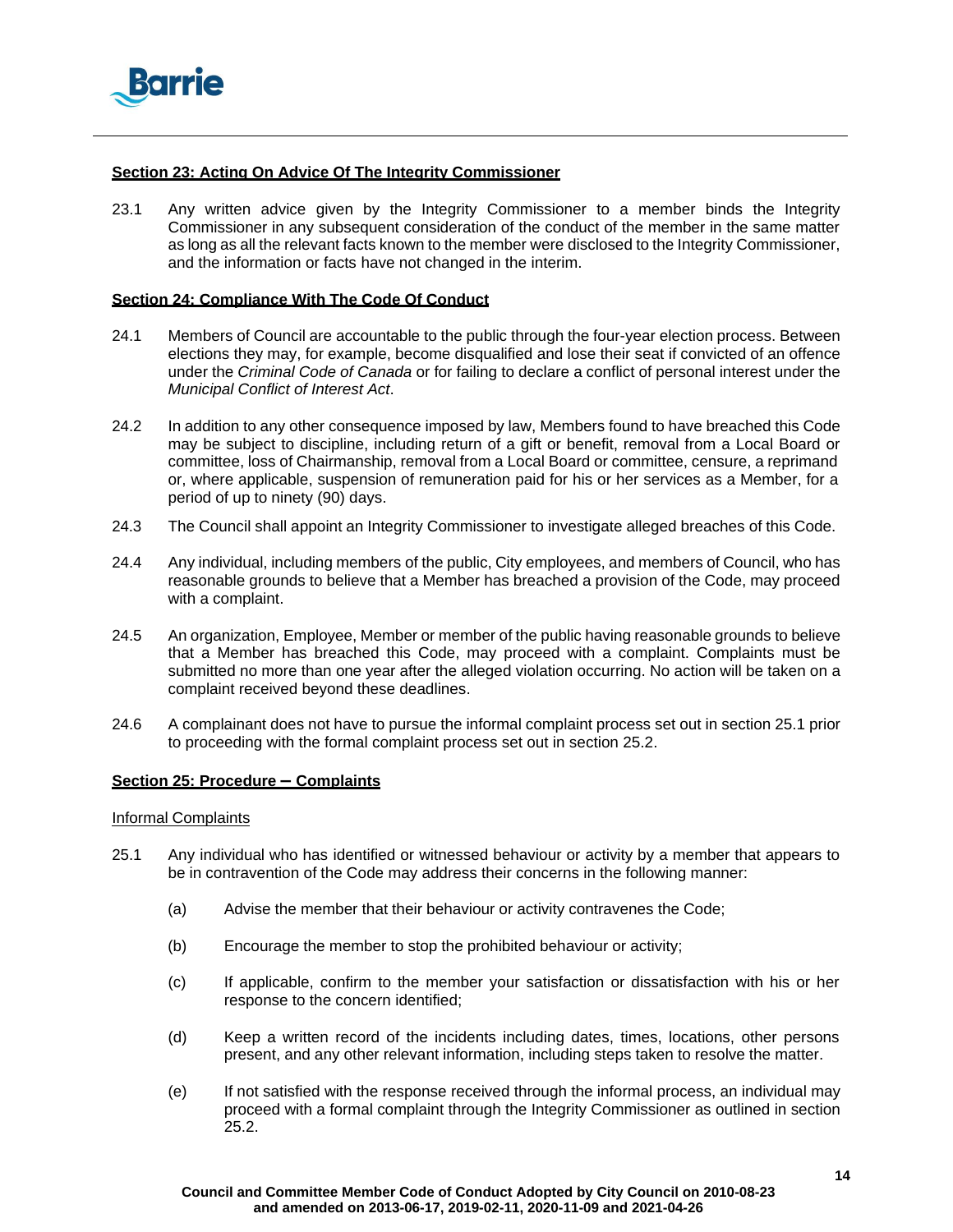

# Formal Complaints

- <span id="page-14-4"></span><span id="page-14-3"></span><span id="page-14-2"></span><span id="page-14-1"></span><span id="page-14-0"></span>25.2 Any individual who has identified or witnessed behaviour or activity by a member that appears to be in contravention of the Code or sections 5, 5.1 and 5.2 of the *Municipal Conflict of Interest Act* ("MCIA") in the case of Council members, may address their concerns through the formal complaint process set out below.
	- (a) All formal complaints must be made using the City's Complaints Form / Affidavit (see [Appendix](#page-22-0) "B") and shall be dated and signed by the complainant;
	- (b) The complaint must include an explanation as to why the issue raised may be a contravention of the Code and any evidence in support of the allegation must be included with the Complaints Form/Affidavit;
	- (c) Any witnesses in support of the allegation must be identified on the Complaint Form/Affidavit;
	- (d) The Complaint Form/Affidavit must include the name of the member alleged to have breached the Code, the section of the Code allegedly contravened, the date, time and location of the alleged contravention and any other information as required on the Complaint Form/Affidavit;
	- (e) The complaint shall be filed with the Integrity Commissioner who shall confirm that the information is complete as to [\(a\),](#page-14-1) [\(b\),](#page-14-2) [\(c\)](#page-14-3) and [\(d\)](#page-14-4) of this section. The Integrity Commissioner will determine whether the matter is, on its face, a complaint with respect to noncompliance with the Code and not covered by other legislation or policies; and
	- (f) The Integrity Commissioner may request additional information from the complainant.
	- (g) If the complaint relates to an alleged violation of sections 5, 5.1, or 5.2 of the MCIA, the complaint must be made within six weeks after the applicant became aware of the alleged contravention. The complainant must also provide a statutory declaration to this effect in their application.

# Response Of Integrity Commissioner Of Complaint Outside Jurisdiction

- 25.3 If the complaint received by the Integrity Commissioner is deemed not to be a complaint with respect to non-compliance with the Code, or sections 5, 5.1, or 5.2 of the MCIA in the case of Council members, the Integrity Commissioner shall advise the complainant in writing as follows:
	- (a) **Criminal Matter**  if the complaint is an allegation of a criminal nature consistent with the *Criminal Code of Canada*, the complainant shall be advised that pursuit of such an allegation must be made through the appropriate police service;
	- (b) *Municipal Conflict of Interest*  if the complaint is an allegation with respect to matters under the *Municipal Conflict of Interest Act*, save an except sections 5, 5.1, and 5.2, the complainant shall be advised to review the matter with their own legal counsel;
	- (c) *Municipal Freedom of Information and Protection of Privacy* if the complaint is more appropriately addressed under the *Municipal Freedom of Information and Protection of Privacy Act*, the complainant shall be referred to the Clerk to have the matter reviewed under that Act; and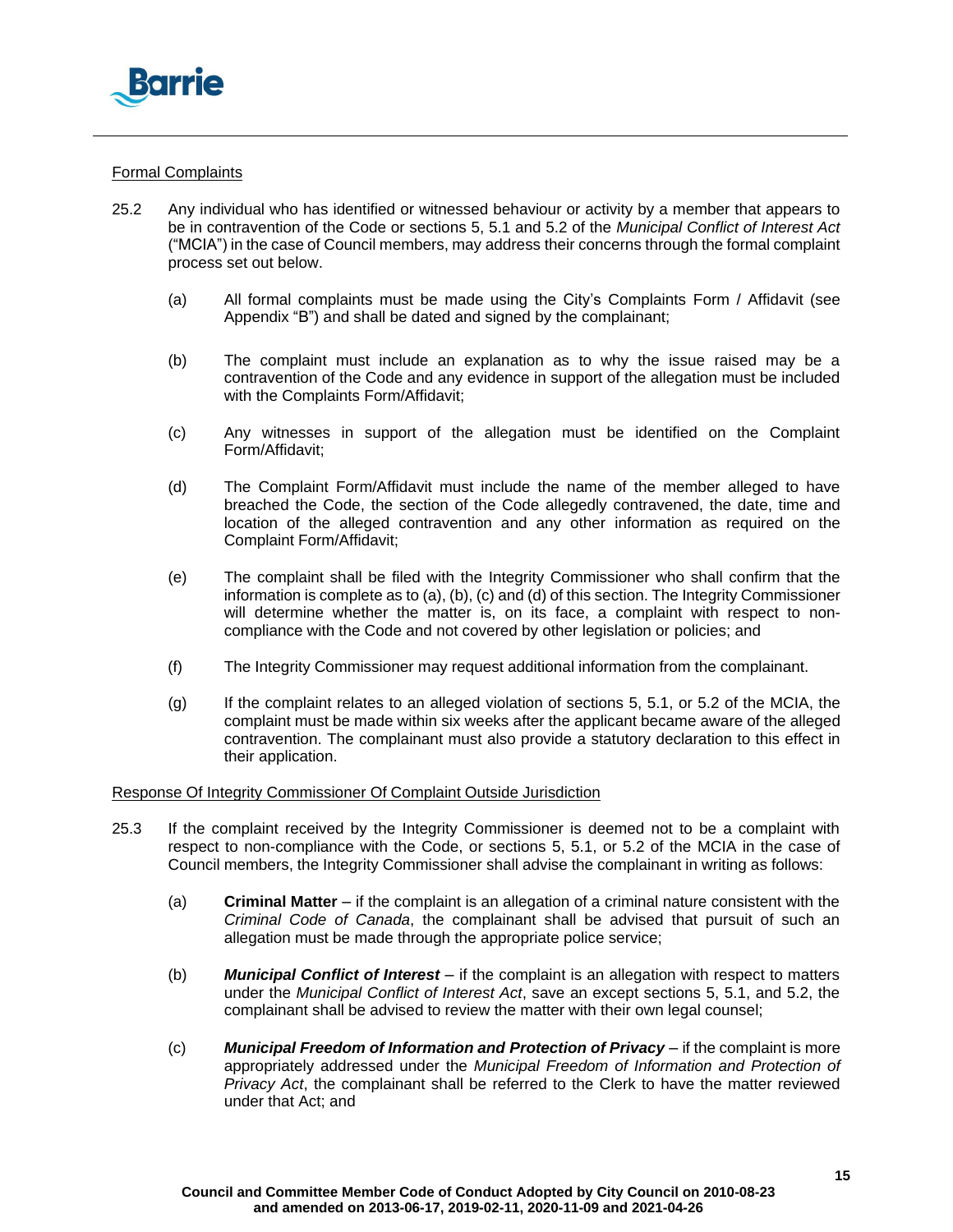

- **(**d) **Discrimination or Harassment** if the complaint is an allegation of discrimination, violence or harassment, the complainant shall be advised to file a complaint directly to the Human Resources Department under the City of Barrie's Workplace Human Rights Program or Violence in the Workplace Policy, as appropriate. The complainant will also be advised of his or her right to advance an application to the Ontario Human Rights Tribunal.
- 25.4 In the event that a resolution of the complaint is not achieved, any complainant or member may request the complaint be dealt with in accordance with Section [25.1 o](#page-13-0)r [25.2 o](#page-14-0)f this Code.
- 25.5 If the matter is covered by other policies with a complaint procedure or legislation, the complainant will be advised and directed to proceed in a manner as considered appropriate by the Integrity Commissioner.
- 25.6 If the Integrity Commissioner has already reviewed and rendered a decision or has investigated the subject matter of the complaint, the complainant will be advised that the matter cannot be further pursued through Code complaint process.

### Refusal To Conduct An Investigation

25.7 If upon review of a complaint, the Integrity Commissioner is of the opinion that the complaint is frivolous, vexatious or not made in good faith, or that there are no or insufficient grounds for an investigation, the Integrity Commissioner will not conduct an investigation and shall communicate this position in writing to the complainant and the member identified in the Complaint Form/Affidavit.

### Opportunity For Resolution

25.8 If at any time, following the receipt of a formal complaint or during the investigation process, the Integrity Commissioner believes that an opportunity to resolve the matter may be successfully pursued without a formal investigation, and both the complainant and the member agree, efforts may be made to achieve an informal resolution.

#### Public Registry and Periodic Reports to Council

25.9 The Integrity Commissioner shall report to Council annually. In his/her report to Council, he/she shall report on all complaints received and on their disposition. In addition, the Integrity Commissioner shall post all decisions of Formal Complaints regarding whether to conduct an inquiry, and the outcome of any inquiry, on a public registry established by the City for such purpose.

# **Section 26: Investigation**

- 26.1 If the Integrity Commissioner determines that a formal investigation is required he or she shall proceed in the following manner, subject to the Integrity Commissioner's ability to elect to exercise the powers of a commissioner under Parts I and II of the *Public Inquiries Act*.
- 26.2 The Integrity Commissioner shall provide a copy of the complaint and any supporting materials to the member whose conduct is in question with a request that a written response to the allegation be provided to the Integrity Commissioner within fourteen days.
- 26.3 The Integrity Commissioner shall give a copy of the response provided by the member to the complainant with a request for a written reply within fourteen days.
- 26.4 If necessary, after reviewing the submitted materials, the Integrity Commissioner may speak to anyone, access and examine any other documents or electronic materials, and may enter any City work location relevant to the complaint for the purpose of investigation and potential resolution.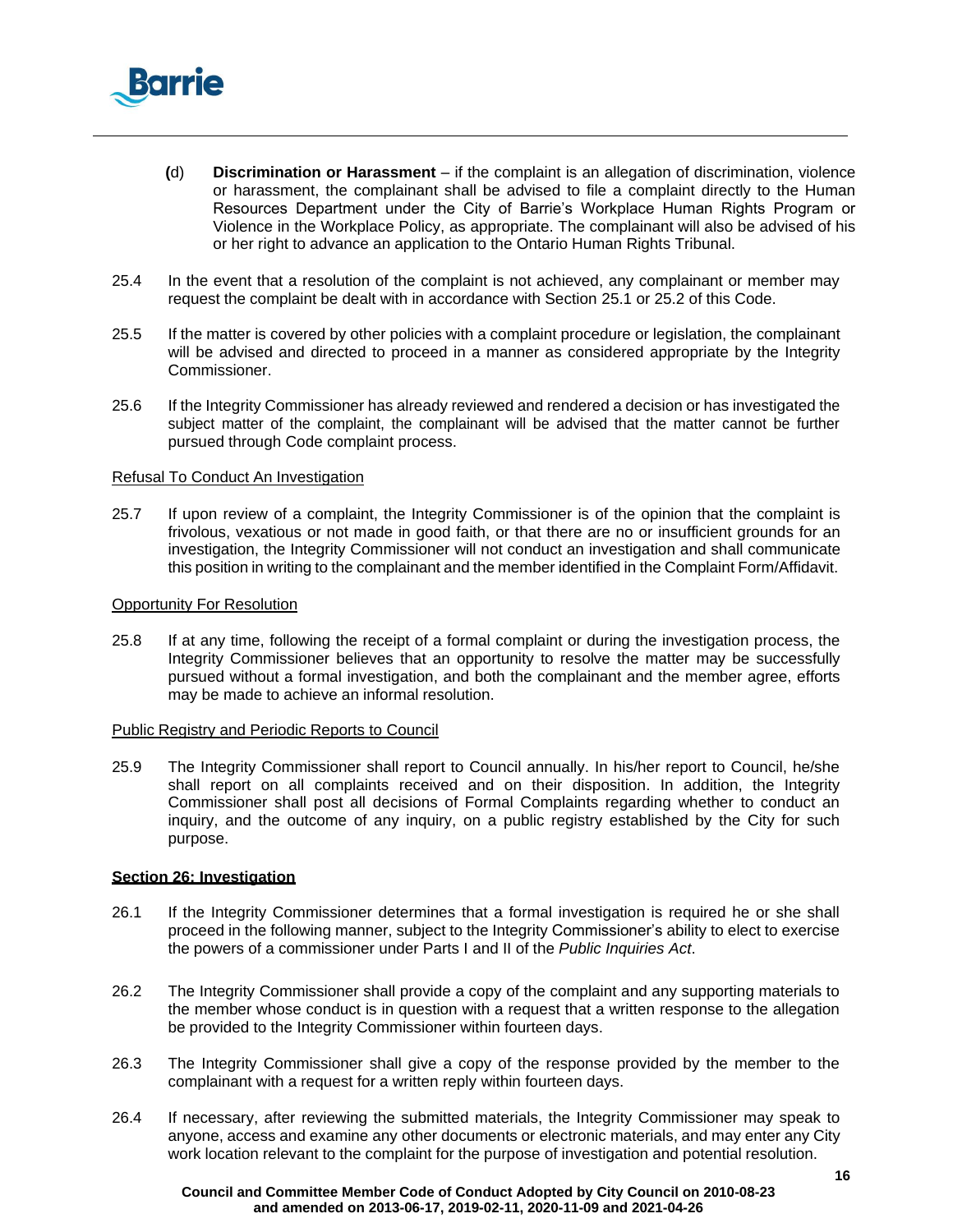

- 26.5 The Integrity Commissioner may make interim reports to Council where necessary and as required to address any issues of interference, obstruction, delay or retaliation encountered during the investigation.
- 26.6 At any time the complainant may abandon the request for an investigation and the Integrity Commissioner will cease his or her investigation.

### **Section 27: Recommendation Report**

- 27.1 Upon completion of an investigation, the Integrity Commissioner shall report to the complainant and the member on the results of his or her review within ninety days of receiving a complete Complaint Form/Affidavit. If the investigation process is going to take more than ninety days, the Integrity Commissioner shall provide an interim report to the complainant and member indicating when the complete report will be available.
- 27.2 If during the investigation process, the complaint is sustained, the Integrity Commissioner shall report to Council, outlining the findings, the terms of any resolution and any recommended action within thirty days of the completion of the investigation. If the complaint is withdrawn or resolved, the Integrity Commissioner, within her/his discretion, may decide not to report to Council.
- <span id="page-16-0"></span>27.3 (a) If upon completion of the investigation the Integrity Commissioner finds that a breach of the Code has occurred, the Commissioner shall report his or her findings to Council including a recommendation:
	- (i) as to the imposition of a penalty as set out in the *Municipal Act* of: a reprimand; suspension of remuneration paid to the member for a period of up to ninety days, and/or
	- (ii) As to remedial action which may include but is not limited to:
		- 1. Return of a gift or benefit;
		- 2. Removal from a Local Board or committee;
		- 3. Loss of Chairmanship;
		- 4. A verbal and/or written apology;
		- 5. Any other remedial action recommended by the Integrity Commissioner.
- 27.3 (b) Upon Council's decision on the recommendations, the Member who is the subject of the Integrity Commissioner's investigation and recommendations, shall comply with the Council decision. Failure to comply with Council's decision requiring the Member to carry out an action set out as a penalty or set out as a remedial action, shall constitute a contravention of this Code, without the requirement for a separate Code complaint.
- 27.4 If upon completion of the investigation, the Integrity Commissioner finds that there has been no contravention of the Code, or that a contravention occurred, however, the member took all reasonable measures to prevent it, or the contravention committed was trivial or committed through inadvertence or an error of judgment made in good faith, the Integrity Commissioner shall set this out in its report to Council.
- 27.5 With respect to alleged violations of sections 5, 5.1, or 5.2 of the MCIA, if the Integrity Commissioner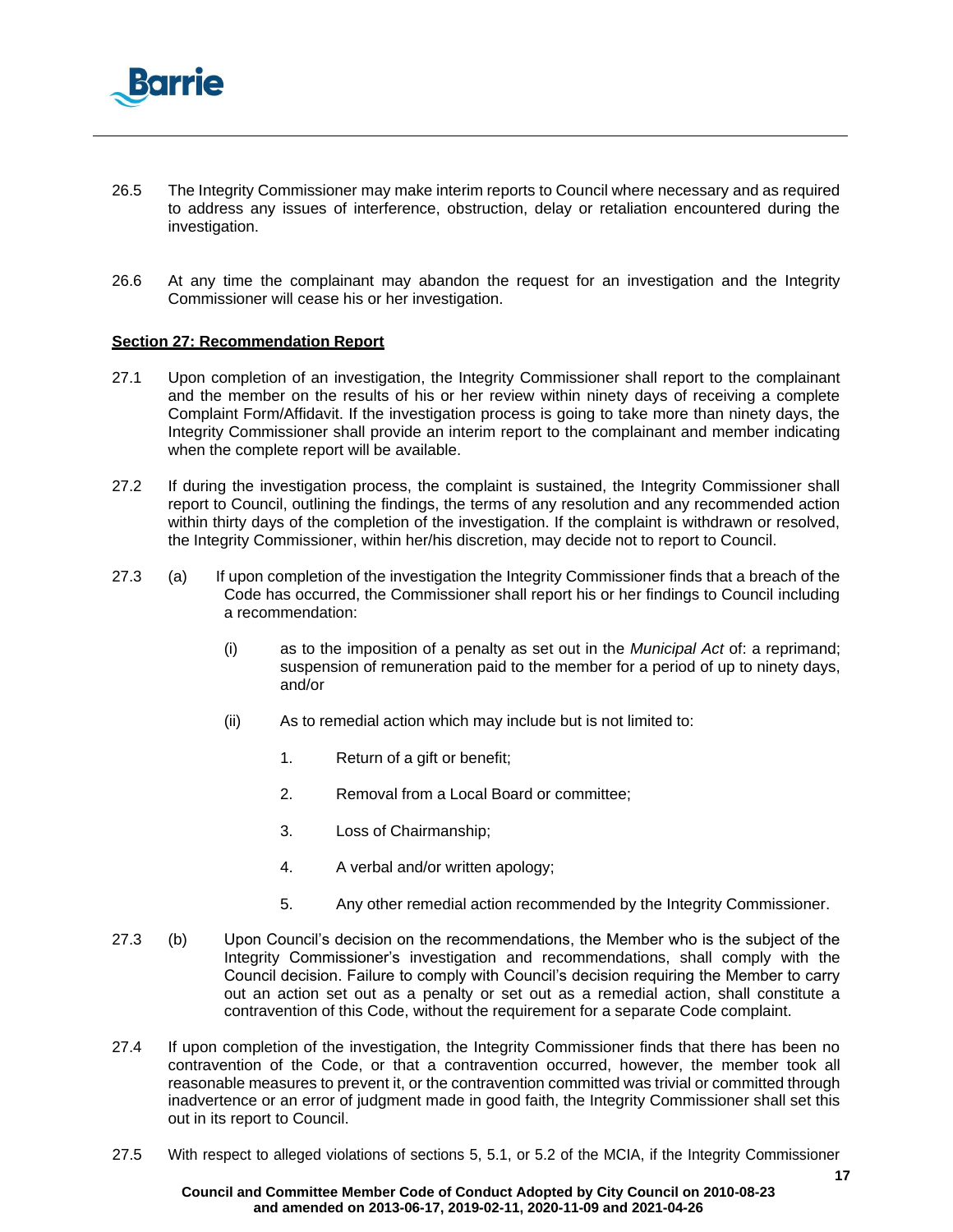

determines that, on a balance of probabilities, there has been a violation of the MCIA, or is otherwise of the opinion that it is in the City's interest for a judge to determine if there has been a violation of the MCIA, the Commissioner may apply to a judge for such a determination. For greater certainty, nothing in this Protocol shall prevent a complainant from bringing their own application to a judge for a determination of whether there has been a violation of sections 5, 5.1, or 5.2 of the MCIA.

# **Section 28: Duty Of Council**

- 28.1 The Council shall consider the report of the Integrity Commissioner within 30 days of it being received by the Clerk and shall take the action it considers appropriate with regard to the recommendation(s) of the Integrity Commissioner.
- 28.2 In circumstances where the alleged breach of trust or other misconduct is serious in nature, Council may pass a resolution, pursuant to the *Municipal Act, 2001*, requesting a judicial investigation into the Member's conduct.

# No Complaints or Reports Prior to Election

- 28.3 No complaint regarding a Member of Council or Local Board regarding a Code contravention or sections 5, 5.1, or 5.2 of the MCIA in the case of Council members, whether the Member is a candidate in an election or not, may be referred to the Integrity Commissioner for review and/or investigation between regularly scheduled Nomination Day and Voting Day in any year in which a regular municipal election will be held. Any complaint received after Nomination Day shall be deemed received by the Integrity Commissioner on November 15<sup>th</sup> in a regular election year and the complainant shall be so advised of this process. The time elapsed between Nomination Day in a regular election year and the inaugural meeting of the newly elected Council shall not be included in the time calculation referred to in section 9.0.
- 28.4 Notwithstanding section 9.7 of the Code, the Integrity Commissioner shall not make any report to General Committee or any other person after the regularly scheduled General Committee meeting immediately preceding Nomination Day in any year in which a regular municipal election is to be held.
- <span id="page-17-0"></span>28.5 If the Commissioner has not completed an inquiry before regular nomination day for a regular election the Commissioner shall terminate the inquiry on Nomination Day.
- 28.6 If an inquiry is terminated in accordance with section [28.5, t](#page-17-0)he Commissioner shall not commence another inquiry in respect of the matter unless, within six weeks after Voting Day in a regular election, the person who made the application or the member or former member whose conduct is concerned applies in writing to the Commissioner for the inquiry to be commenced.
- 28.7 Where an inquiry has been terminated, and the complainant, member or former member has requested the inquiry be carried out, the Integrity Commissioner shall be permitted to use any information and evidence obtained prior to the termination. If no request is made to carry out the inquiry, no review of investigation shall be made.
- 28.8 Council shall not consider whether to impose the penalties referred to in [27.3 o](#page-16-0)n a Member during the period starting on Nomination Day for a regular election and ending on Voting Day in a regular election.

# **Section 29: Confidentiality Of Complaint Documents**

29.1 The Integrity Commissioner and every person acting under his or her instructions shall preserve the confidentiality of all documents, material or other information, whether belonging to the City or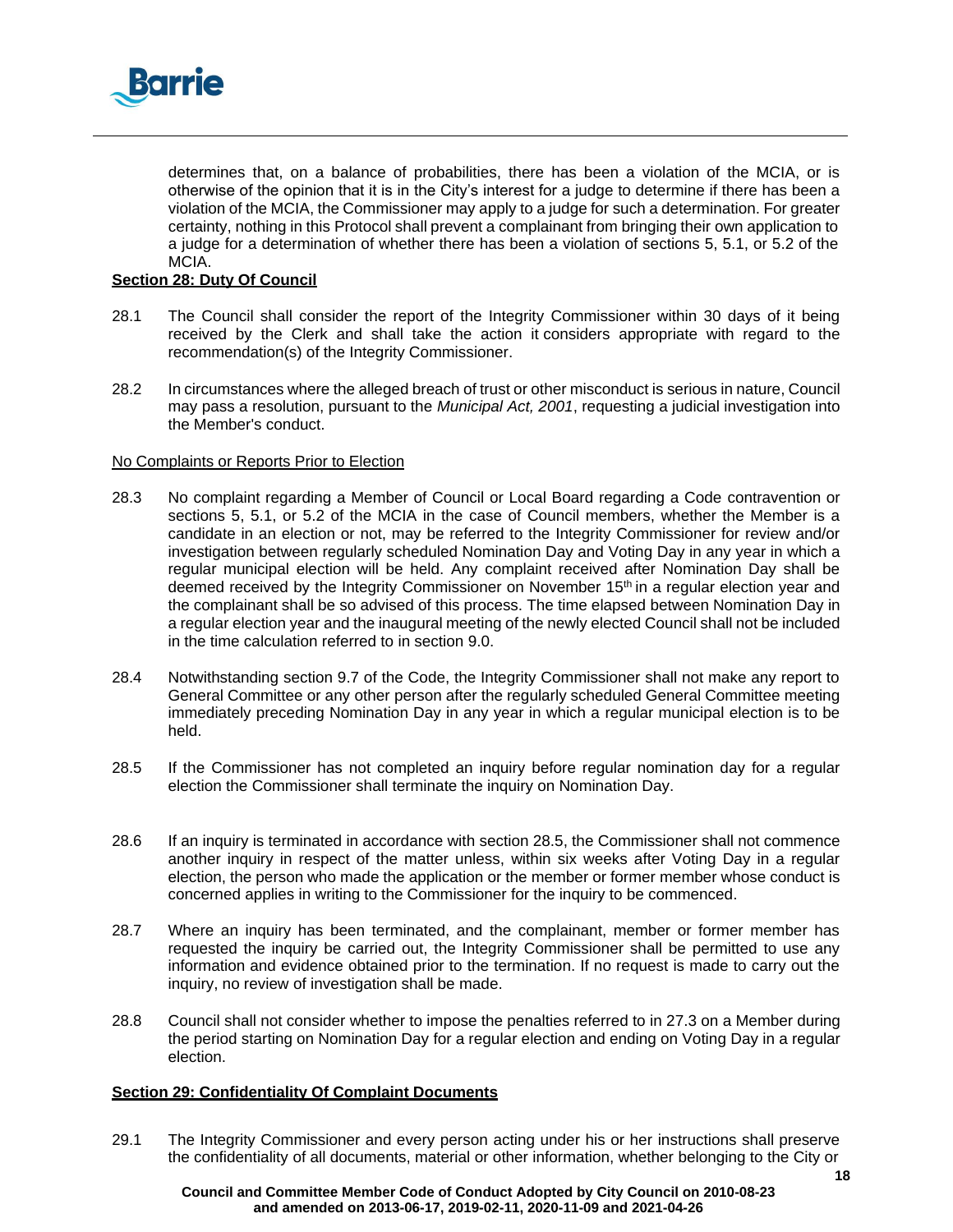

not, that come into their possession or to their knowledge during the course of their duties as required by section 223.5 of the *Municipal Act*.

- 29.2 Pursuant to section 223.5(3) of the *Municipal Act*, this section prevails over the *Municipal Freedom of Information and Protection of Privacy Act*.
- 29.3 If the Integrity Commissioner reports to the Council on an investigation into an alleged breach of the Code, the report shall only disclose such information that in the Integrity Commissioner's opinion is required for the purposes of the report.
- 29.4 If the Integrity Commissioner issues an annual or other periodic report to Council on his or her activities, the Integrity Commissioner shall summarize the advice he or she has given but shall not disclose confidential information that could identify a person concerned.

### **Section 30: Other Duties Of The Integrity Commissioner**

- 30.1 In addition, to conducting investigations regarding alleged breaches of the Code, the Integrity Commissioner shall have the following responsibilities:
	- (a) Provide information to Council as to their obligations under the Code;
	- (b) Provide advice to individual members regarding specific situations as they relate to the application of the Code;
	- (c) Provide advice to Council on other policies and procedures that relate to the ethical behavior of members;
	- (d) Provide general advice on conflict of interest issues noting that this advice may not be used in defense of allegations related to conflict of interest;
	- (e) Provide information to the public regarding the Code and the obligations of members under the Code; and
	- (f) Provide an annual report to Council on the activities of the Integrity Commissioner.

### **Section 31: Requests For Advice**

- 31.1 Where an individual member is seeking to obtain advice from the Integrity Commissioner, the member shall submit to the Integrity Commissioner a completed Request for Advice Form (see [Appendix](#page-24-0) "C") which shall be forwarded to the Integrity Commissioner for response.
- 31.2 The Integrity Commissioner shall provide his or her advice in writing to the member.
- 31.3 Any written advice given by the Integrity Commissioner to a member, as it relates to the Code, binds the Integrity Commissioner in any subsequent consideration of the member's conduct in the same matter provided the relevant facts known to the member were disclosed to the Integrity Commissioner.
- 31.4 Any written requests for advice and responses to such requests are covered under the *Municipal Freedom of Information and Protection of Privacy Act*.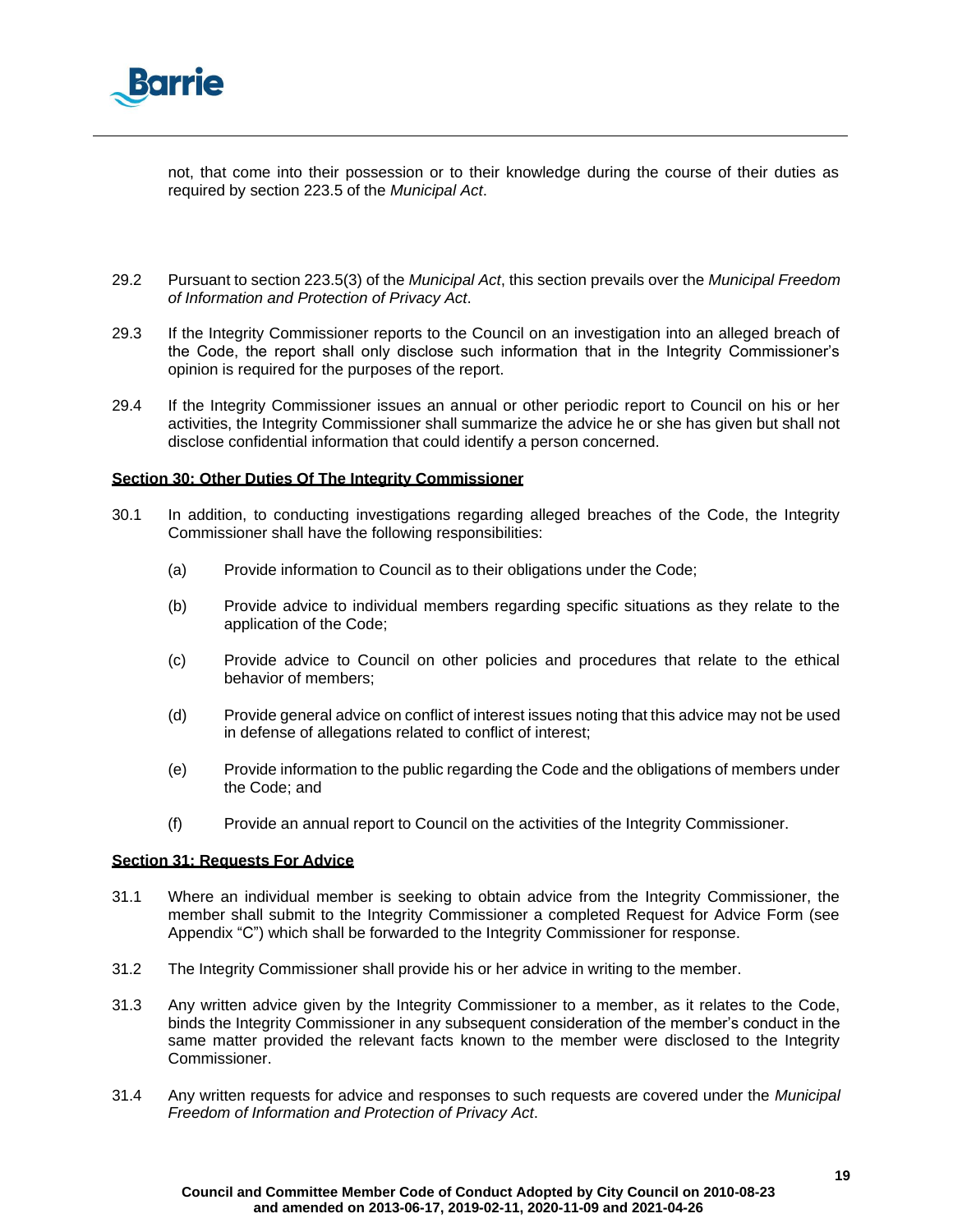

# **Section 32: Annual Report To Council**

- 32.1 In completing its annual report to Council, the Integrity Commissioner shall include information on the nature and volume of activity for the past year and provide examples, anonymized in respect of advice provided and the nature of complaints received and responded to.
- 32.2 The annual report of the Integrity Commissioner shall be provided to General Committee for information purposes. The report is a public document.
- 32.3 The Integrity Commissioner shall file his or her annual report no later than 6 months after his or her initial appointment and by March 31 annually thereafter.

# **Related Policies:**

- Procedural By-law 2013-072 as amended
- Council Compensation
- Reimbursement of Council Expenses Policy
- Procurement By-law
- Hiring of Employees Policy
- Delegation of Authority Policy
- City of Barrie's Respect in the Workplace Policy, Council-Staff Relations Policy and associated policies and programs
- Code of Conduct for Employees
- Use of Corporate Resources for Election Purposes
- City of Barrie Technology Use Policy and Use of Corporate Assets Policy

# **Related Legislation:**

- *Municipal Act, 2001*, S.O. 2001, c. 25;
- *Municipal Conflict of Interest Act*, R.S.O 1990, c.M. 50:
- *Municipal Elections Act, 1996*, S.O. 1996, c. 32;
- *Municipal Freedom of Information and Protection of Privacy Act*, R.S.O. 1990, c.M. 56;
- *Occupational Health and Safety Amendment Act* (Violence and Harassment in the Workplace) 2009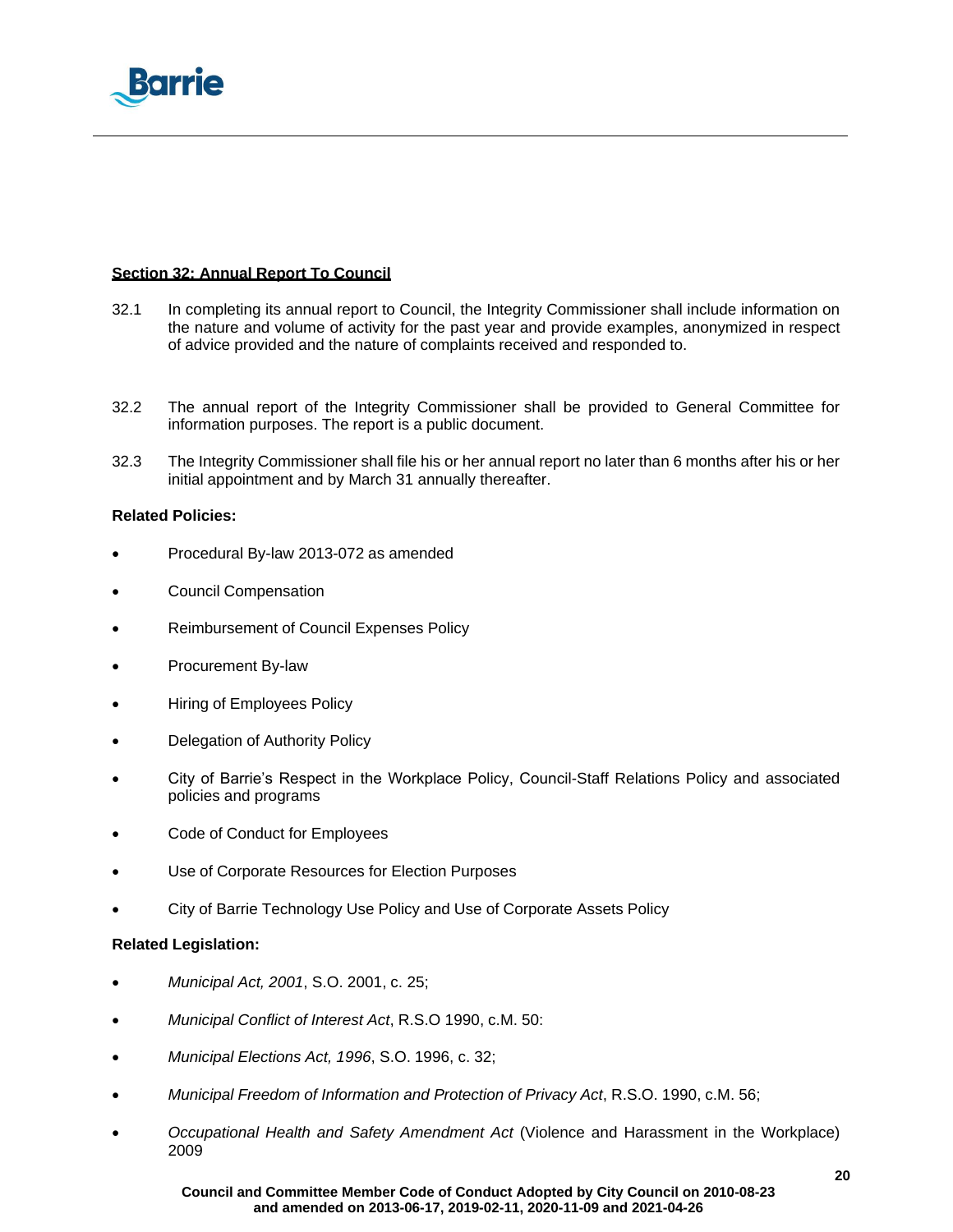

- *The Human Rights Code*; and
- *The Criminal Code of Canada*.

# **Date Approved by City Council**: 2010-08-23

**Dates Updated and/or Amended**: 2013-06-17, 2019-02-11, 2020-11-09 and 2021-04-26

To be reviewed a minimum of once per term of Council.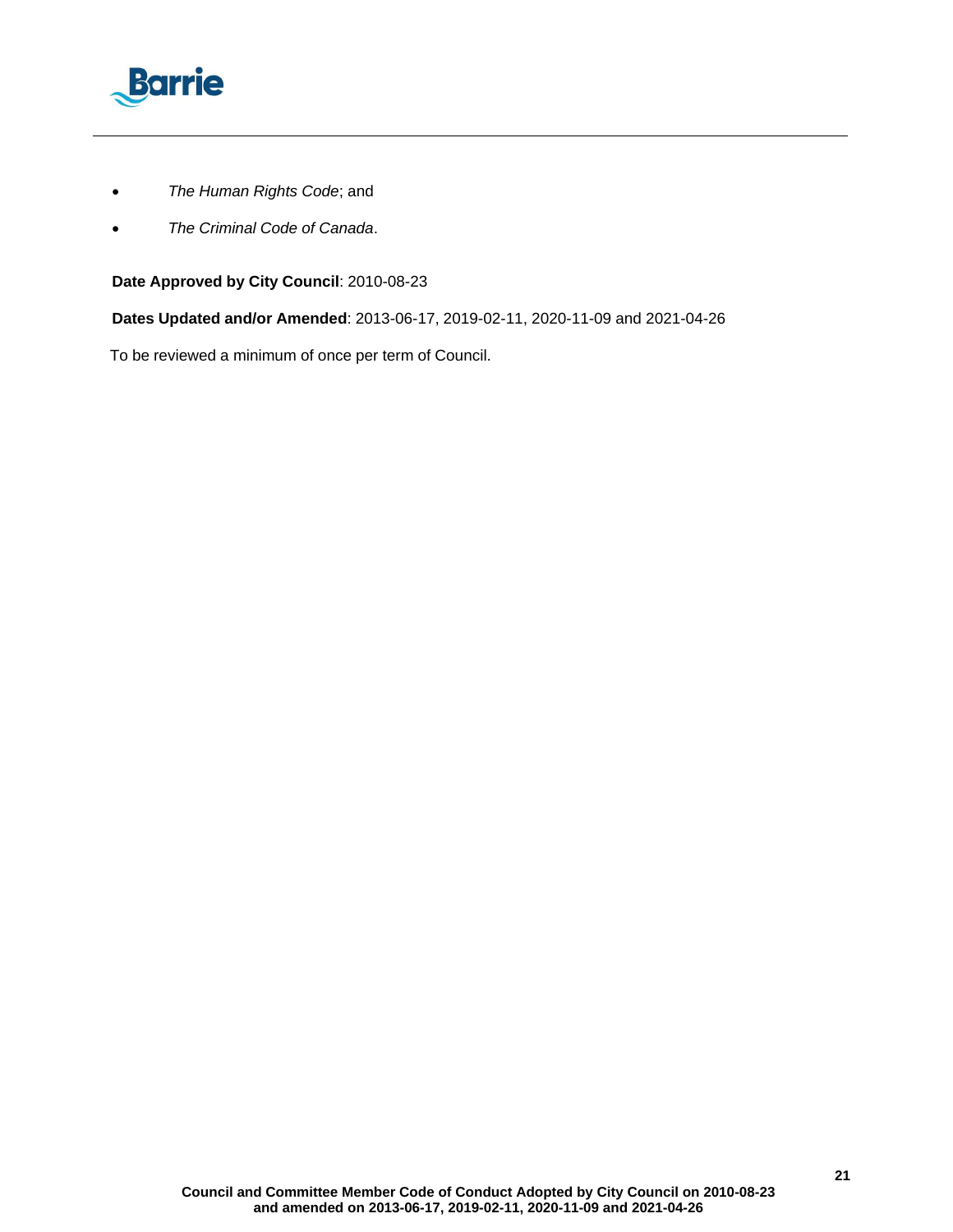

# **Appendix "A" Disclosure Statement**

Section 8 of the Council Code of Conduct regarding the acceptance of gifts and benefits, requires members to disclose the receipt of certain gifts and benefits if the dollar value of a single gift or benefit exceeds \$150 or if the total value of gifts and benefits received from one source in a calendar year exceeds \$150. This Disclosure Statement is to be used to report on such gifts and benefits and shall be filed with the Integrity Commissioner (per Section 9) within 30 days of receipt of such gift or benefit, or upon reaching the annual limit. Disclosure Statements are a matter of public record.

Nature of Gift or Benefit Received:

Source of Gift or Benefit:

Circumstances Under Which Gift or Benefit Received:

Intended Use of the Gift or Benefit (i.e.will it be donated/provided to the City):

Estimated Value of Gift or Benefit:  $\qquad \qquad$  \$ \_\_\_\_\_\_\_\_\_\_\_\_\_\_\_\_\_\_\_\_\_\_\_\_\_\_\_\_\_\_\_\_\_\_

Date Gift or Benefit Received:

Signature of Member Date

Date Statement Received by Integrity **Commissioner**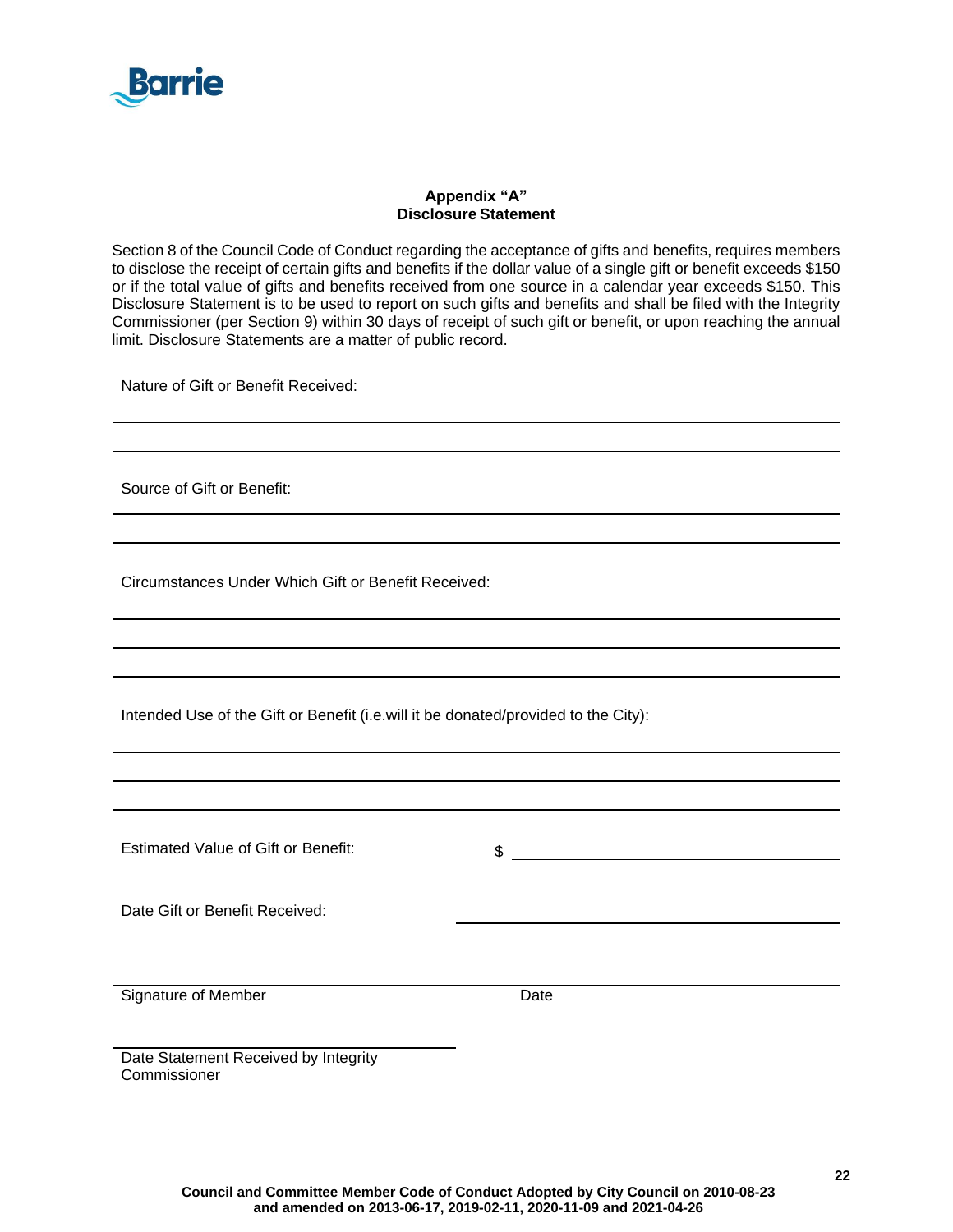

# **Appendix "B" Formal Complaint Form / Affidavit**

<span id="page-22-0"></span>(full name) of the (municipality) in the Province of Ontario do solemnly swear/(affirm and declare) that the following contents of this affidavit as subscribed are true and correct:

Permanent place of residence:

Mailing address (if different from above):

I have personal knowledge of the facts as set out in this Affidavit because

|                         | (insert reasons e.g. I work for I attended a meeting at which etc.) I have reasonable and probable |
|-------------------------|----------------------------------------------------------------------------------------------------|
| grounds to believe that | (specify name of member) has contravened section(s)                                                |
|                         | of the Council Code of Conduct of the City of Barrie. The particulars of which are as follows:     |

(Set out the statements of fact in consecutively numbered paragraphs in the space below, with each paragraph being confined as far as possible to a particular statement of fact. If you require more space please use the attached [Schedule "A" f](#page-23-0)orm and check the appropriate box below. If you wish to include exhibits to support this complaint, please refer to the exhibits as Exhibit A, B etc. and attach them to this affidavit.)

Please see the attached [Schedule](#page-23-0) "A"  $\Box$ 

This affidavit is made for the purpose of requesting that this matter be reviewed by the City of Barrie appointed Integrity Commissioner and for no other purpose.

Identification # (of Identification provided)

Sworn (or Affirmed) before me at the City of Barrie, in the County of Simcoe, in the Province of Ontario on the day of

**Signature** *(to be witnessed by Commissioner)*

# **A Commissioner, etc.**

**Note:** This is a sworn (affirmed) affidavit of the deponent only. No investigation has been conducted by this authority to confirm or verify the above sworn information. **THE CRIMINAL CODE OF CANADA** provides that: everyone commits perjury who, with intent to mislead, makes before a person who is authorized by law to permit it to be made before him a false statement under oath or solemn affirmation by affidavit, solemn declaration or deposition or orally, knowing that the statement is false, is guilty of an indictable offence and liable to a term of imprisonment not exceeding fourteen years (Section 131, 132), or by summary conviction (Section 134). Signing a false affidavit may expose you to prosecution under Sections 131 and 132 or 134 of the Criminal Code, R.S.C. 1985, c. C-46 and also to civil liability for defamation.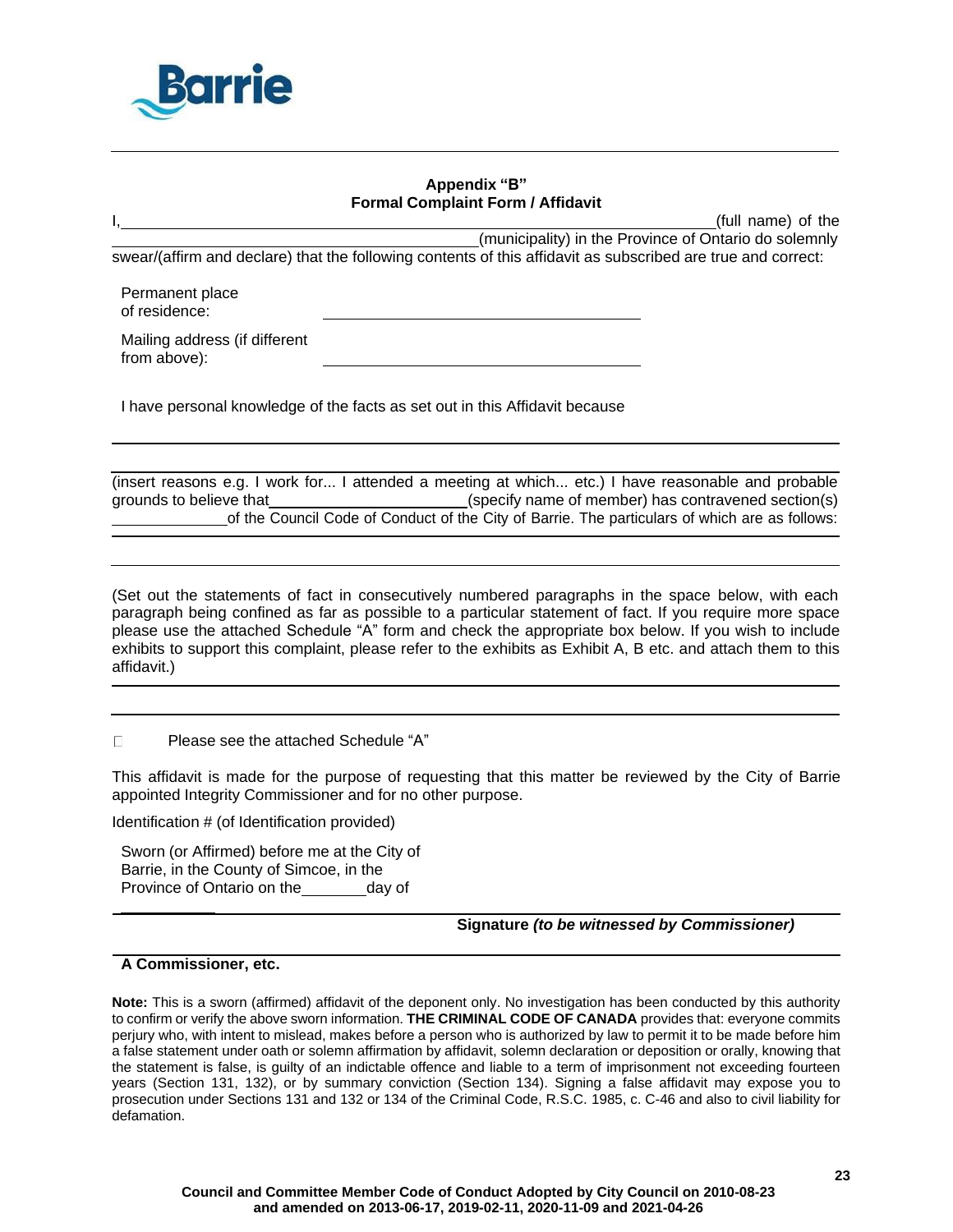

Page \_\_ of \_\_

# **Schedule "A"** (Additional Information)

<span id="page-23-0"></span>To the affidavit required under subsection [25.2](#page-14-0) of the Procedure – Formal Complaint of the Council Code of Conduct.

(If more than one page is required, please photocopy this blank page and mark each additional page as 2 of 2, 2 of 3, etc. at the top right corner.)

This [Schedule](#page-23-0) "A" referred to in the Affidavit of

(full name)

Sworn (or Affirmed) before me this \_\_\_\_\_\_\_\_\_\_\_\_\_\_\_\_\_ day

of  $\overline{\phantom{a}}$  ,  $\overline{\phantom{a}}$  ,  $\overline{\phantom{a}}$  ,  $\overline{\phantom{a}}$  ,  $\overline{\phantom{a}}$ 

A Commissioner for taking affidavits, etc.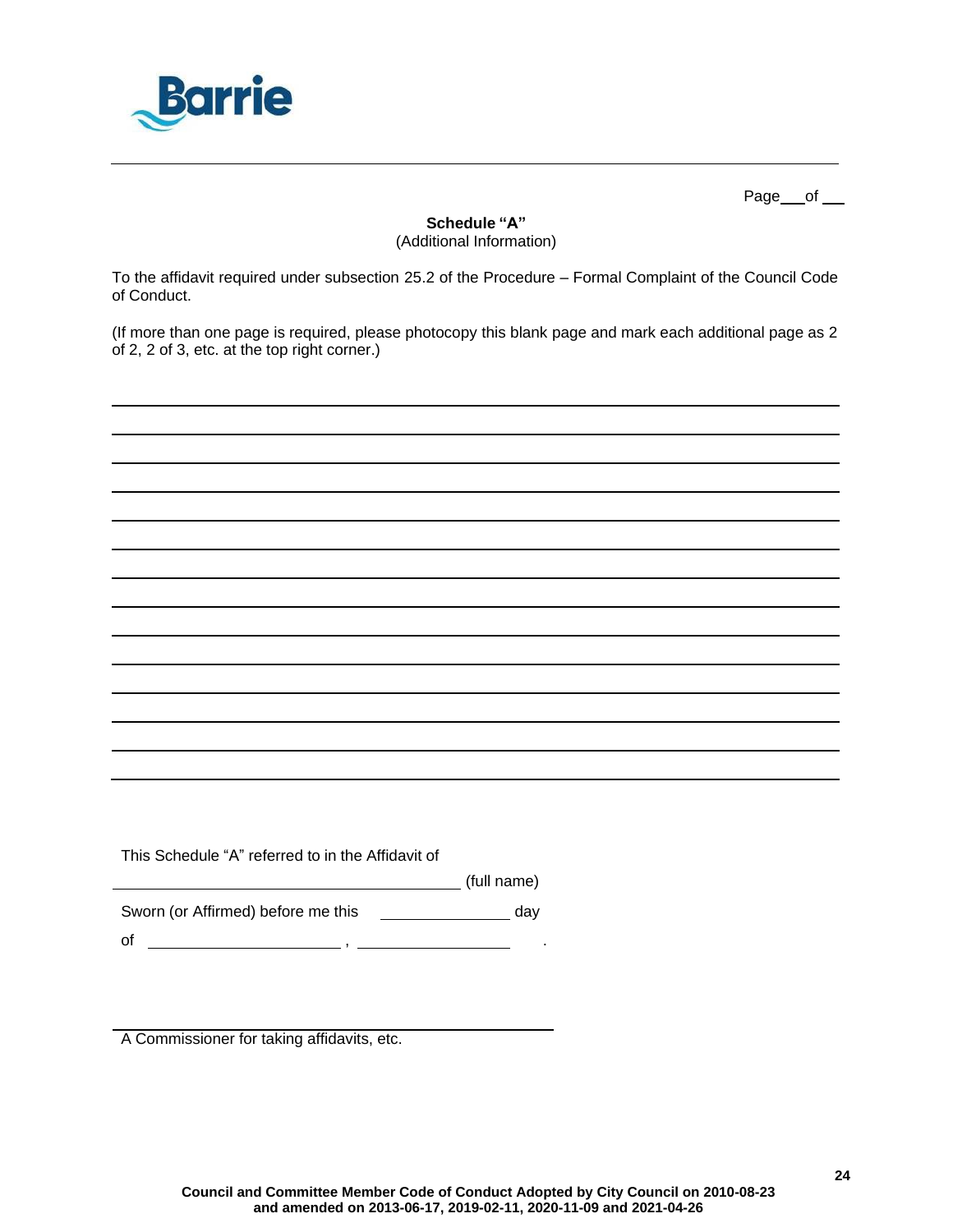<span id="page-24-0"></span>

# **Appendix "C"**

# **Request for Advice Form**

Name of Member:

Telephone: Email:

Advice Requested: (Provide as much detail as possible relating to the issue. Attach additional pages if required.)

Signature of Requestor **Date Received by Integrity Commissioner** Date Received by Integrity Commissioner

Date **Date Reply Issued**